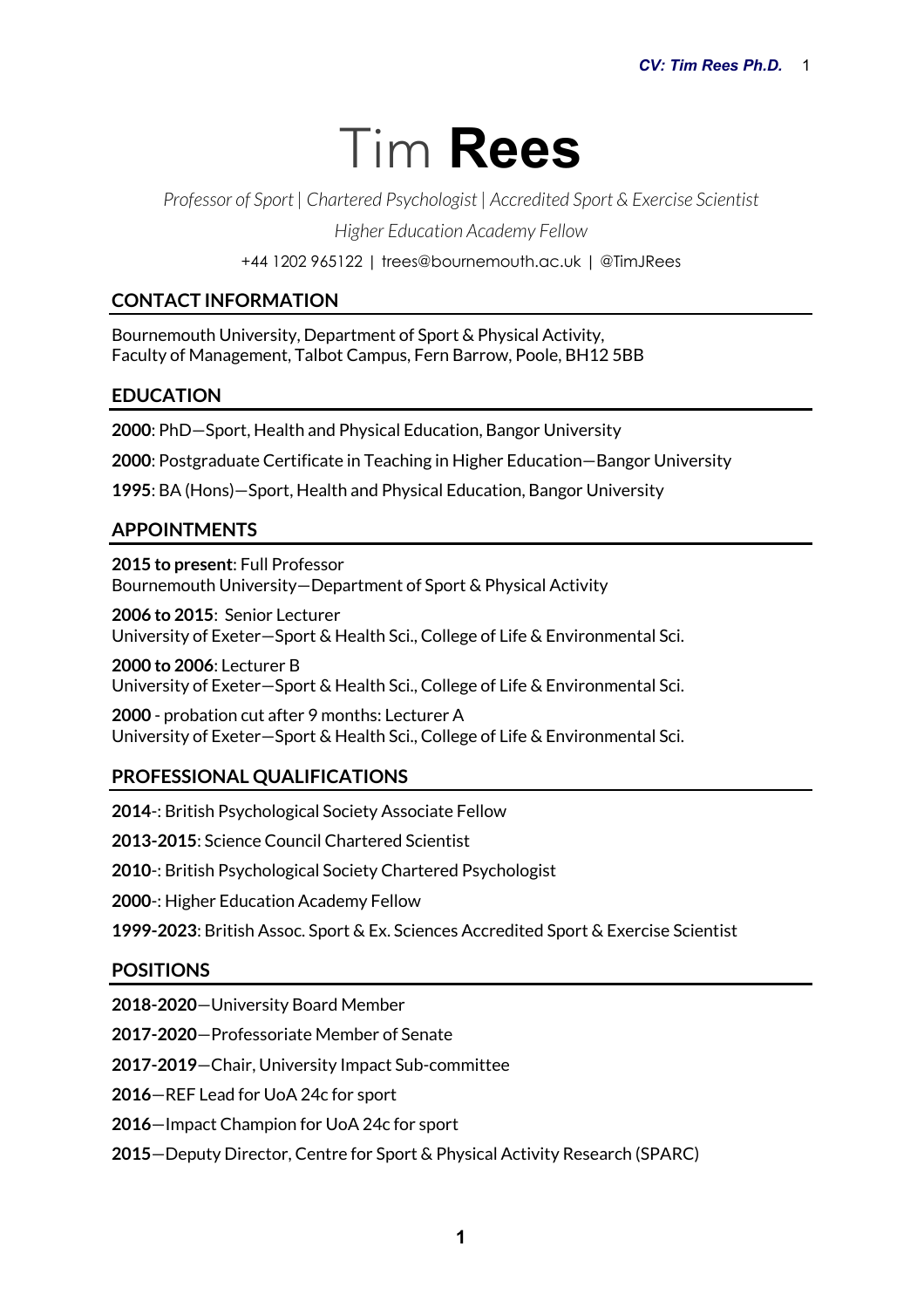# **AWARDS**

**2021:** Bournemouth University VC staff award nomination/shortlist

**2021:** Bournemouth University Tim Rees: Excellence Award

**2016:** Times Higher Education Project of the Year Nomination

**2010**: University of Exeter Dean's Merit Award—Research

**2004**: University of Exeter Dean's Merit Award—Research

**1995-1999**: University of Wales scholarship

# **GRANTS**

## **External**

**2020:** *GrOup-based physical Activity for oLder adults Trial 2.0 (GOAL 2.0)—A group-based social connectedness intervention to support sustained physical activity adherence among older adults*. Canadian Institute of Health Research Can\$100,000 with Beauchamp (UBC), Rhodes (UBC), Mckay (UBC), Liu-Ambrose (UBC), Puterman (UBC), Côté (UBC), Liu (UBC), Hoppman (UBC), Sheel (UBC), Cruwys (ANU). **(**RED 11799).

**2020:** *Mental health and movement: Whole school approaches & community engagement.*  Stormbreak: £60,600 (w/ Daniel Lock, Bournemouth University). (RED ID 10797)

**2019:** *Evaluation of the Active Ageing project*. Active Dorset: £37,500 (with Gary Evans, Daniel Lock, Adam Blake, and Andrew Adams, Bournemouth University). (RED ID 10918).

**2019:** *Injury risk and performance: Towards a better understanding of the complexities and intricacies of load monitoring within an elite football club.* AFC Bournemouth: £93,672 (with Rashid Bakirov, Bournemouth University). (RED ID 11494)

**2019:** *Movement, physical activity, mental health, and wellbeing in primary schools.*  Stormbreak: £130,000 (with Mike Silk, Daniel Lock, Carly Stewart, Amanda Wilding, Bournemouth University; Victoria Randall, University of Winchester; Martin Yelling, Stormbreak).

**2018:** *The diffusion and adoption of sport psychology in elite academy football: Integration and application.* AFC Bournemouth: £60,600 (with Amanda Wilding, Bournemouth University). (RED ID 11493)

**2018:** *Performance Analysis in Football: Academy Development.* AFC Bournemouth: £4,200. (with Andrew Callaway, Bournemouth University. (RED ID 11001).

**2017:** *A pragmatic multi-centred randomised controlled trial with economic evaluation, to compare a cycling and educational programme with usual physiotherapy care in the treatment of hip osteoarthritis: CycLing and EducATion (CLEAT)*. National Institute of Health Research: £349,937. (with Wainwright, T., Middleton, R., Thomas, P., Sheppard, Z., Hawton, A., Low, M). (RED ID 9894)

**2017:** *A programme of coaching and education to improve coaching outcomes in Chinese football.*  Federation of University Sports of China (FUSC). £375,040. (with Lu, L.). (RED ID 10151)

**2016:** *Coach, athlete, and relational influences on development athletes' attitudes, intentions, and willingness to dope*. International Olympic Committee: \$10,800 (c. £8273) (with Paul Freeman). (RED ID 9356).

**2015:** *Improving talent identification and development in the Rugby Football Union.* Economic and Social Research Council / England Rugby: £10,668.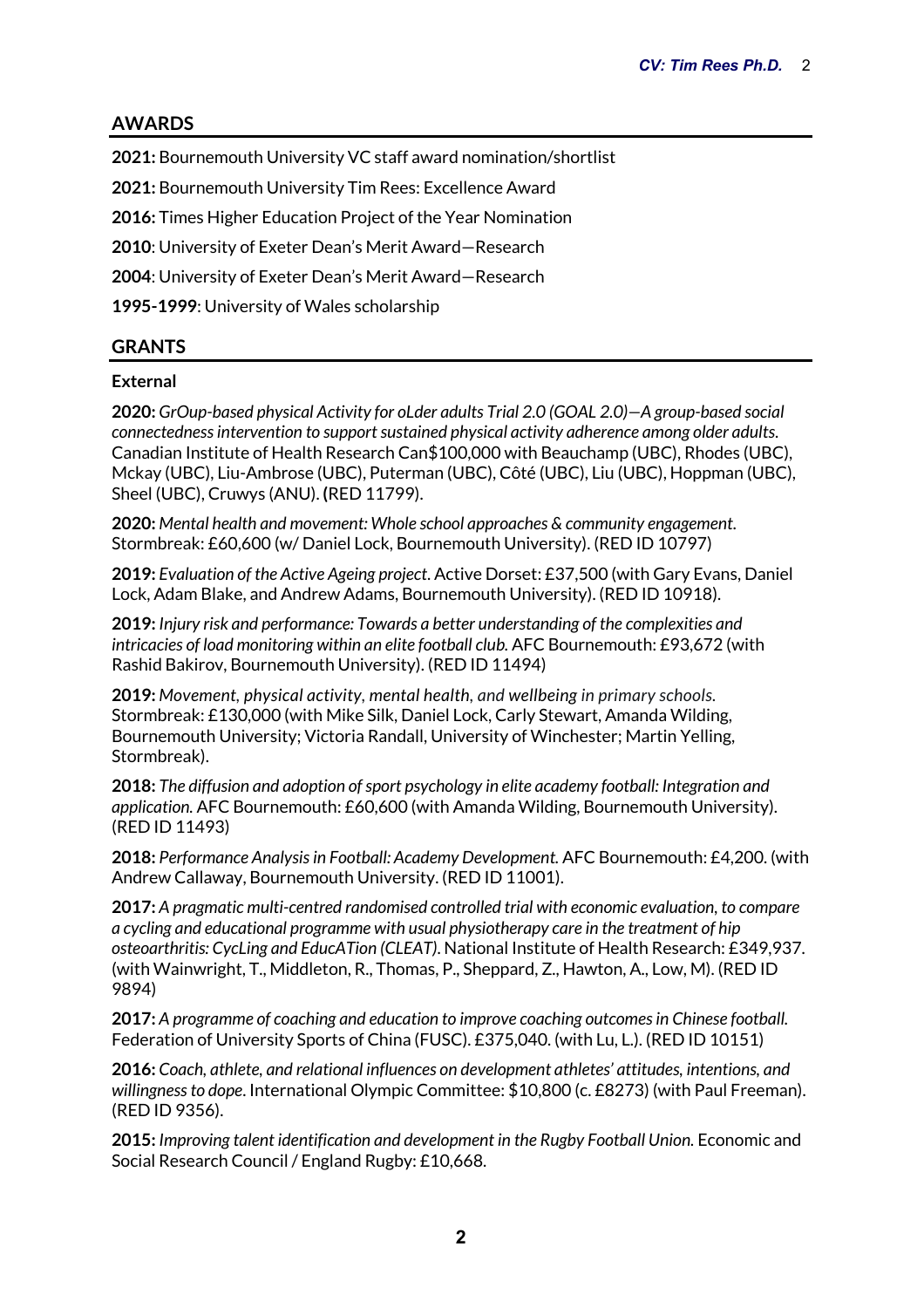**2010-2013**: *Understanding changes in the personal, social and environmental impact upon physical activity of the Devon Active Villages programme.* Economic and Social Research Council (a CASE award, co-funded by Active Devon): £69,000 (with Melvyn Hillsdon, University of Exeter)

**2010-2013**: *The development and validation of a psychological profiling system for elite cricket players.* Economic and Social Research Council (a CASE award, co-funded by the England and Wales Cricket Board): £69,000 (with Kim Peters, University of Queensland)

**2010-2013**: *Understanding changes in the personal, social and environmental impact upon physical activity of the Devon Active Villages programme.* PenclaHRC (Peninsula College of Medicine and Dentistry): £5,000 (with Melvyn Hillsdon)

**2010-2012**: *Understanding GB medal winners.* UKSport: £220,000

**2010-2012**. *The impact of reattribution upon expectations, emotions, persistence, and performance.*  British Council Franco-British Fellowship Alliance: £3800

**2008-2011**. *The determinants of exercise behaviour in Saudi schoolchildren.* Saudi Government (PhD studentship): £26,000

**2009**: *BASES Conference Grant.* BASES: £500 (for invited lecture at European Congress of Sport Science, Oslo, Norway).

**2003**: *The psychology and physiology of impulse shopping.* Barclaycard/Lexis PR: £10,919.28 (with Richard Winsley)

**2001**: *UKSport Conference Grant.* UKSport: £1000 (conference attendance at 10th World Congress of Sport Psychology, Greece)

*Total: £1,593,538*

**Internal**

**2016:** *CRIS-ELITE: The interface of sport with high-intensity disaster management*. Open Fund, Bournemouth University: £37,230.

**2015:** *Improving talent identification and development in the Rugby Football Union*. Open Innovation Fund, University of Exeter: £2,084.

**2014:** *Outward Mobility Academic Fellowship*. University of Exeter: £2,765

**2011**: *Business Voucher.* University of Exeter: £3000

**2009-2011**: *Link Funds.* University of Exeter: £2320

*Total: £47,399*

*Grand Combined Total: £1,640,937*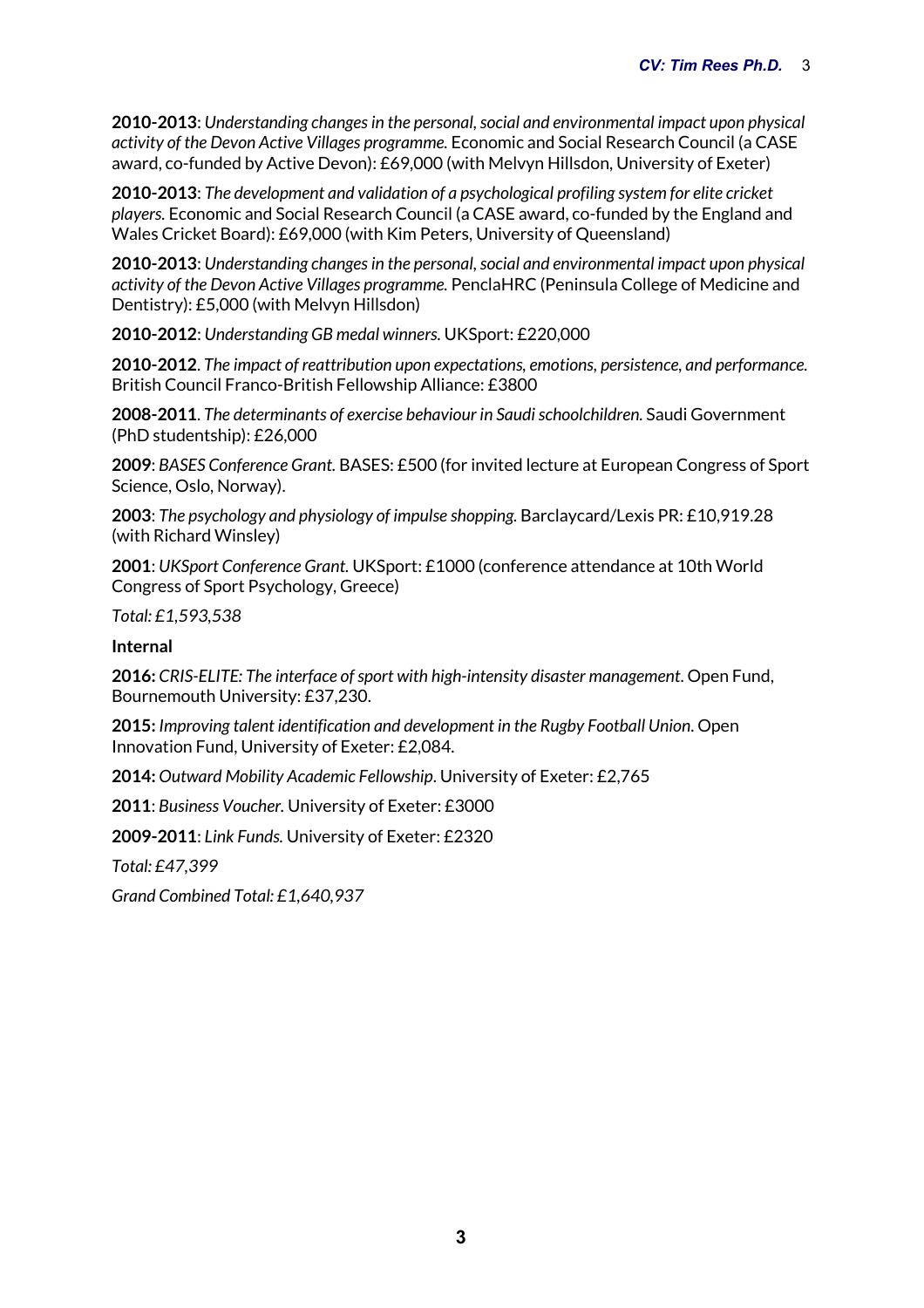# **POSTGRADUATE SUPERVISION**

#### **Doctor of Philosophy**

1. **Paul Freeman**: Thesis Title*: Psychosocial determinants of performance*. Successful completion (Category A pass with no revisions),  $17<sup>th</sup>$  May, 2006. The high quality of Paul's work was recognised by winning the best overall poster prize at the BASES conference in 2002.

\**Paul is now Senior Lecturer at University of Essex*

2. **Peter Coffee**: Thesis Title: *Main and interactive effects of attributions upon self-efficacy and performance in sport*. Successful completion (Category A pass with no revisions) 9th June, 2008. The high quality of Peter's work was recognised by his gaining 4<sup>th</sup> place in the ECSS 2008 Young Investigators' Award (out of 300 entrants world-wide across all sub-disciplines of sport, health, and exercise sciences). This award to Peter of 1000 Euros was the highest for psychology. Additionally, Peter was awarded the British Psychological Society PhD of the Year Award, 2009.

*\*Peter is now Senior Lecturer at University of Stirling*

- 3. **Abdullah Alselaimi:** Thesis Title: *The determinants of exercise behaviour in Saudi schoolchildren.* Successful completion (with revisions) 3rd December , 2010.
- 4. **Tjerk Moll:** Thesis Title: *When and how enacted support aids performance.* Student registered at University of Exeter. Second supervision from Dr Paul Freeman. Successful completion (Pass with minor revisions)  $4<sup>th</sup>$  June, 2013. The high quality of Tierk's work was recognised by winning a poster prize at the BASES student conference in 2011. *\*Tjerk is now Lecturer at Cardiff Metropolitan University*
- 5. **Emma Solomon:** Thesis Title: *Understanding changes in the personal, social and environmental impact upon physical activity of the Devon Active Villages programme.*  Student registered at University of Exeter. Second supervision from Dr Melvyn Hillsdon. Successful completion (Pass with minor revisions) 19<sup>th</sup> December 2013. The high quality of Emma's work was recognised by her nomination for a University of Exeter Impact Award in December 2013.

*\*Emma is now Lecturer at University of Bath*

6. **Jodie Green:** Thesis Title: *The development and validation of a psychological profiling system for elite cricket players.* Student registered at University of Exeter. Second supervision from Dr Kim Peters. Successful completion (Pass with minor revisions) 19<sup>th</sup> December 2013.

*\*Jodie is now Head of Marketing at Chelsea Magazine Company Ltd*

7. **Francesca Gwynne:** Thesis Title: *Perceived support, enacted support, and effects upon performance and mediating mechanisms.* Student registered at University of Exeter. Second supervision from Dr Paul Freeman. Successful completion (Pass with minor revisions) 5<sup>th</sup> September, 2014.

*\*Francesca is now Lecturer at Southampton Solent University*

- 8. **Adam Coussens:** Thesis Title: *Determinants of perceived coach support.* Student registered at University of Exeter. First supervision from Dr Paul Freeman. Successful completion (Pass with minor revisions)  $8<sup>th</sup>$  July, 2015. *\*Adam is now Lecturer at Newcastle University*
- 9. **Mark Stevens:** Thesis Title: *A social identity approach to exercise and physical activity.* Student registered at Bournemouth University. Second supervision from Professor Remco Polman / Dr Emma Kavanagh. MPhil/PhD transfer successful 28th February 2017. Successful completion (Pass with minor revisions) 22<sup>nd</sup> November, 2018.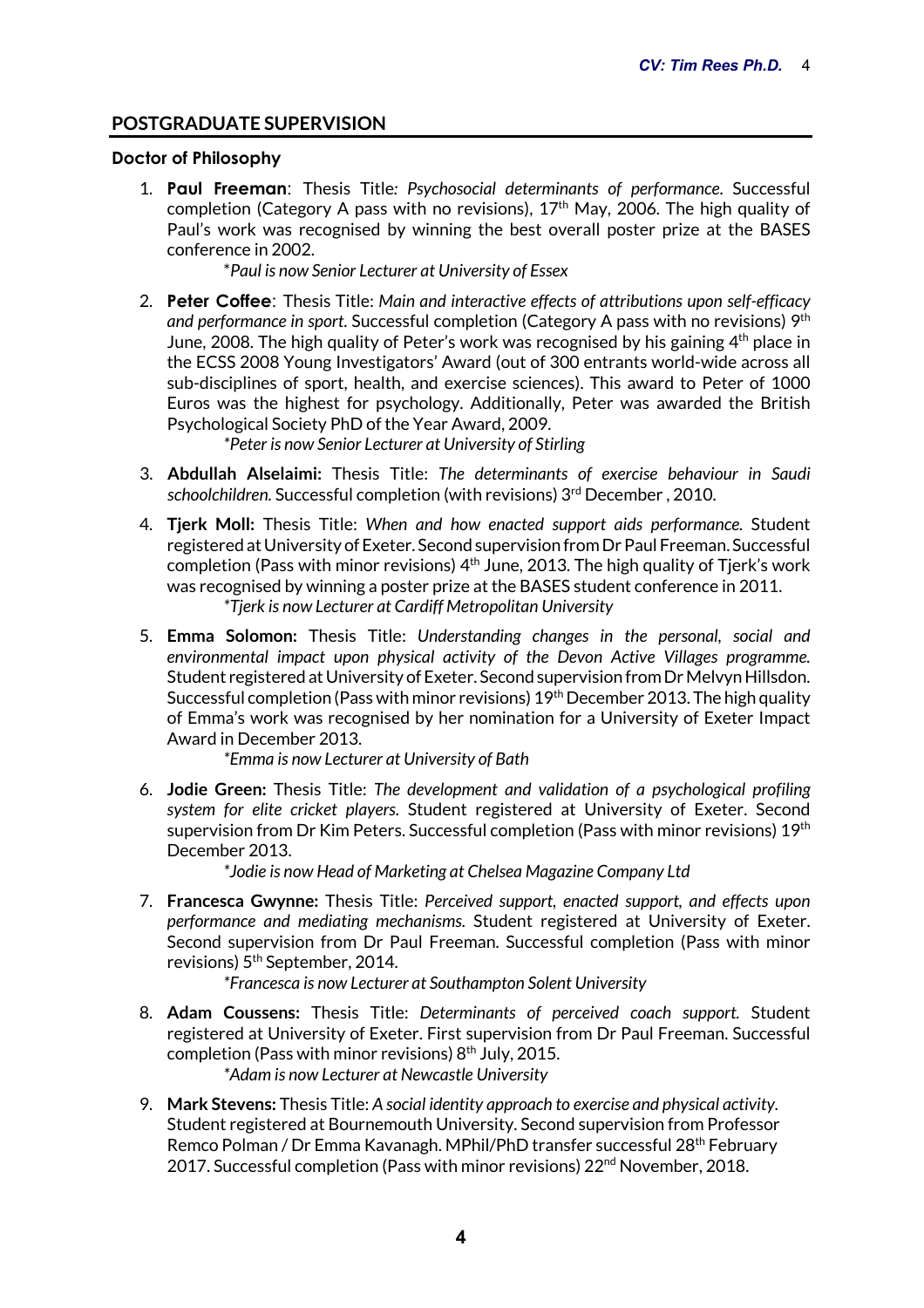*\*Mark is now Lecturer in Health Psychology at Australian National University*

10. **Darren Britton:** Thesis Title: *Stress reactivity and individual differences in adolescent athletes: Implications for performance and well-being.* First supervision from Dr Emma Kavanagh. MPhil/PhD transfer successful November 2016. Successful completion (Pass with minor revisions) 4th October, 2018.

*\*Darren is now Lecturer at Southampton Solent University*

- 11. **Francesca Dean.** Thesis title: *The diffusion and adoption of sport psychology in elite academy football: Integration and application*. Student registered at Bournemouth University. Second supervision from Dr Amanda Wilding. Commenced 17/9/18.
- 12. **Aritra Majumdar.** Thesis title: *Injury risk and performance: Towards a better understanding of the complexities and intricacies of load monitoring within an elite football club.* Second supervision from Rashid Bakirov. Commenced 23/9/19.
- 13. **Claire Hannah-Russell.** Thesis title: *Mental health and movement: Whole school approaches & community engagement.* Student registered at Bournemouth University. First supervision from Dr Daniel Lock. Commenced 01/01/20.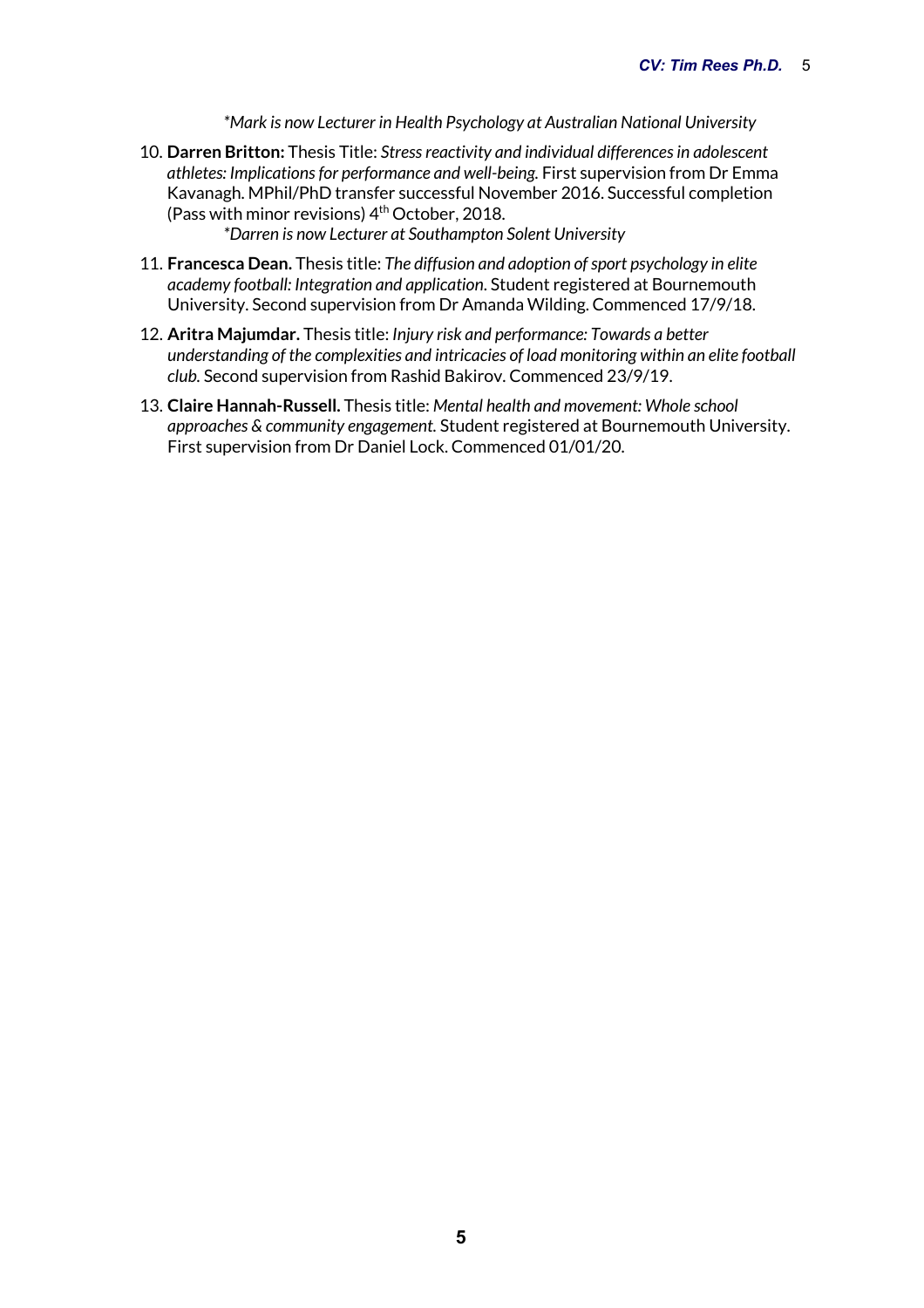# **IMPACT**

My work has featured in all major UK broadsheets, BBC World Service Sportshour "Nature vs Nurture: Is sporting success down to your DNA, how hard you train or something else?" BBC R4's "All in the Mind" "How to bounce back from defeat", US National Public Radio's "Only a Game" "Darts Study Proves The Power of Rivalries", and the Canadian Broadcasting Corporation "Early sport specialization doesn't always lead to success", plus the BBC "Why suffering setbacks could make you more successful", Psychology Today "The Rise and Rapid Reduction of 'Rowdy' Ronda Rousey", and Huffington Post "Entreprise: jouer sur la rivalité oui, mais pas n'importe comment—Business: Play on rivalries, but not just anyhow" (among numerous online publications). My research has informed and changed practice across all UK Olympic Sports, England Rugby, the England and Wales Cricket Board, and the Lawn Tennis Association.

"The Great British medalists project" was the most downloaded paper in Sports Medicine of 2016, and now has over 54K downloads, 325 citations (376 via Google scholar), and an Altmetric score of 260, placing it in the 99<sup>th</sup> percentile of all outputs tracked by Altmetric, as well as above 97% of its peers from the same journal, and ranked  $2<sup>nd</sup>$  of similar age articles. The related piece in The Conversation has over 132K reads.

The REF 2021 *Impact Case Study*, derived from this work, has been rated externally as 4\*. A Soundcloud podcast (and web page – in which my work features second in the list) was created by Bournemouth University to showcase this work on Developing Athletic Talent.

I have led a number of research projects, co-created with sporting organizations, across multiple sports, in conjunction with UK and international collaborators, which have highlighted that the key factors involved in producing elite athletes include early developmental experiences; individualised coaching; and social group membership. These insights have changed the working practices of thousands of coaches and athletes across more than 20 sports.

Dr Simon Timson, current City Football Group Director of Performance, and formerly Lawn Tennis Association Performance Director, UK Sport Director of Performance, and England and Wales Cricket Board Head of the England Development Programme, stated that the Great British Medalists Study is "the primary piece of empirical research that underpins talent identification, selection, confirmation, and development strategy in British elite sport today. Performance Directors, National Coaches and sports scientists working for more than 40 National Governing Bodies of Sport and the four home country institutes of sport have consistently used the results and conclusions from this research to inform the design and continuous improvement of the ways in which talent is defined, profiled, evaluated and understood". Timson further noted that as a result of my research, "leaders and coaches are better equipped to understand non-linear nature of talent development, the management of difficult or maverick behaviour and how to maximise the likelihood of more people turning their raw potential into elite performance".

Dr James Bell, former Lead for Psychology: International Performance Department at England Rugby stated "Professor Tim Rees's research has changed the way we think about the development of elite sporting talent"

Dr Scott Drawer, former UK Sport Head of Research and Innovation, and subsequent England Rugby Athletic Performance Manager, Head of at Team Sky and now Director of Sport at Millfield School stated "The knowledge gained from exposure to Rees' research remains part of my day-to-day thinking and influences my practice in the way we support and develop young talent"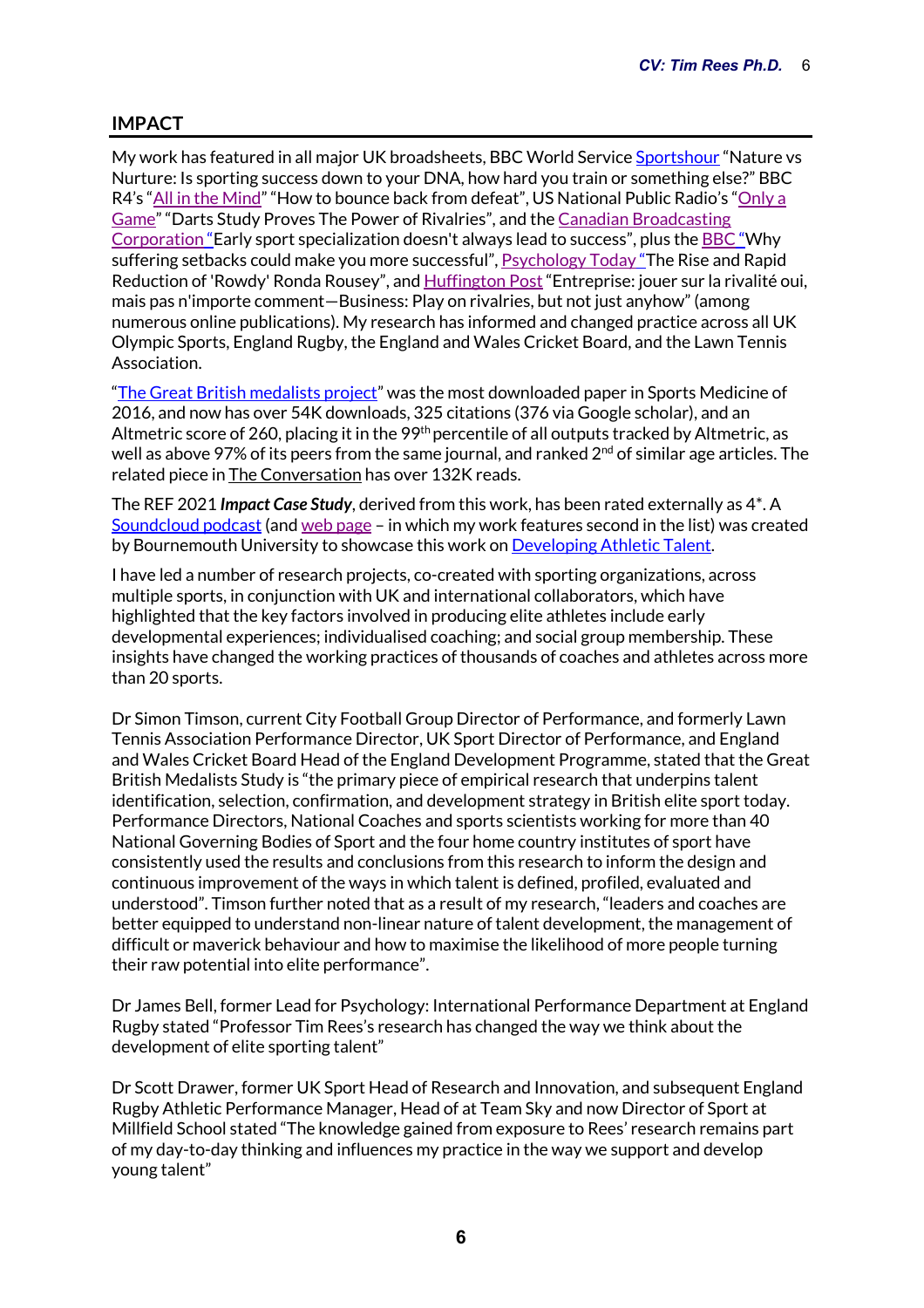Sir Michael Barber, chair of the Office for Students and former Chief Adviser on Delivery to Tony Blair delivered a keynote at the Sport Performance Summit in London in 2016, referencing my research, and subsequently stating that he was "struck by the similarities that I saw between these characteristics and those I had seen in top performers in government."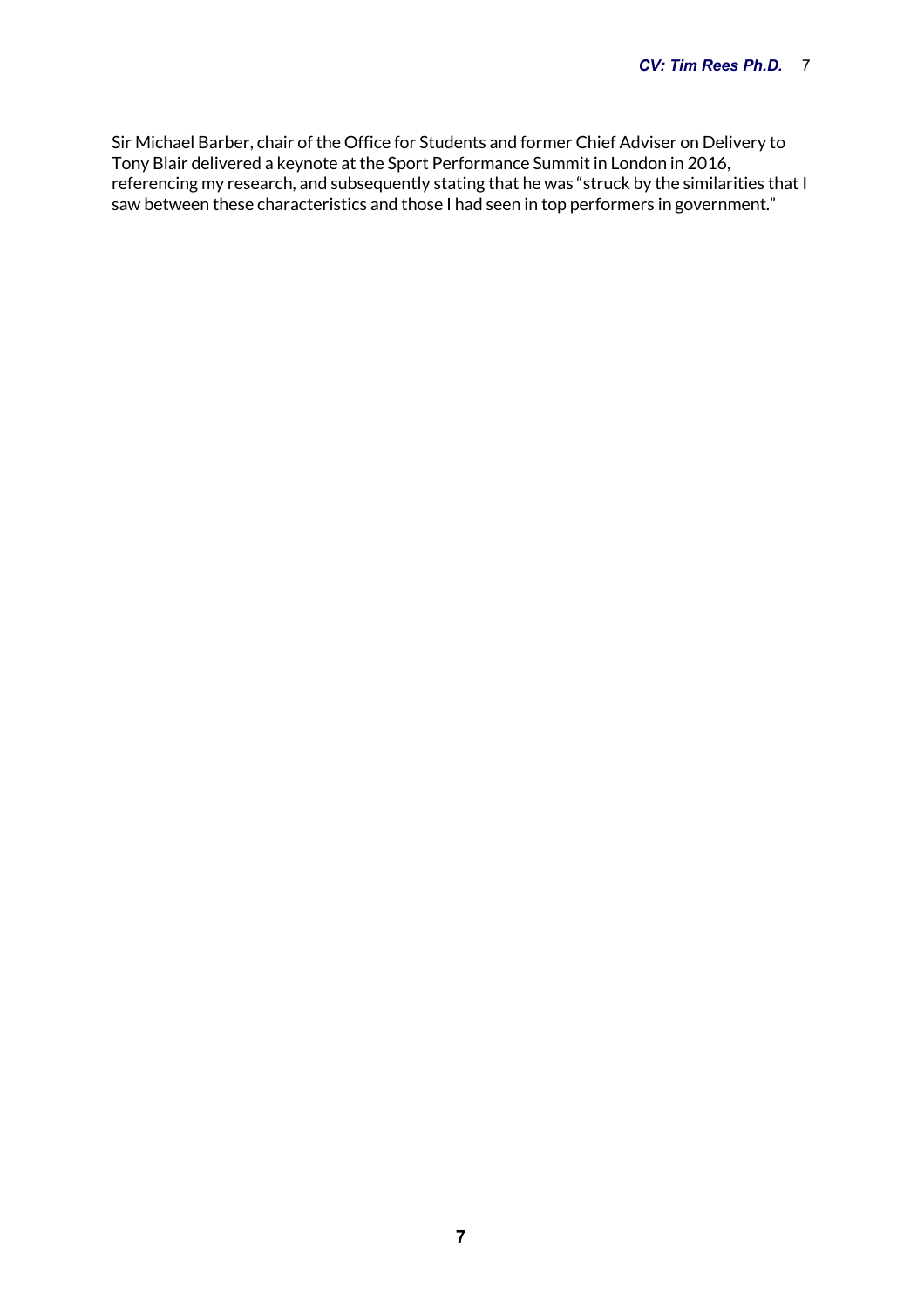# **PUBLICATIONS**

Google Scholar—H-index: 35; i10 index: 49; 3888 citations; Rees et al. (2016) cited 376 times; Rees & Hardy (2000) cited 348 times; Rees et al. (2015) cited 214 times; Rees & Hardy (2004) cited 187 times; Rees, Hardy, & Ingledew (2005) cited 169 times. Scopus (ID: 7102049101 and ORCID (ORCID number) 0000-0001-5498-0145—H-index: 23; 1569 citations (60 docs). Web of Science/Knowledge—H-index: 19 (based only on 45 articles since 2007). Work featured in all major UK broadsheets, BBC R4's "All in the Mind", BBC World Service, US National Public Radio's "Only a Game", and the Canadian Broadcasting Corporation, plus the BBC, Psychology Today, and Huffington Post (among numerous online publications). The research has informed and changed practice across all UK Olympic Sports, England Rugby, the England and Wales Cricket Board, and the Lawn Tennis Association. The REF 2021 Impact Case Study, derived from this work, has been rated externally as 4\*. "The Great British medalists project" was the most downloaded paper in Sports Medicine of 2016, now with 54K downloads (now termed "accesses"), 325 citations (376 via Google scholar), and an Altmetric score of 260, placing it in the 99<sup>th</sup> percentile of all outputs tracked by Altmetric, as well as above 97% of its peers from the same journal, and ranked 2<sup>nd</sup> of similar age articles. The related piece in The Conversation has over 132K reads.



## **Refereed Journal Articles**

- 1. Majumdar, A., Bakirov, R., Hodges, D., Scott, S., & **Rees, T.** (in press—15th May 2022). Machine learning for understanding and predicting injuries in soccer. *Sports Medicine - Open.* IF=4.491. OA Link
- 2. Dean, F., Kavanagh, E., Wilding, A., & **Rees**, T. (2022). An examination of the experiences of practitioners delivering sport psychology services within English premier league soccer academies. Sports, 10, 60. https://doi.org/10.3390/sports10040060 OA Link
- 3. Stevens, M., **Rees**, T., Cruwys, T., & Olive, L. (2022). Equipping physical activity leaders to facilitate behaviour change: An overview, call to action, and roadmap for future research. *Sports Medicine—Open, 8*(1), 33*.* IF=4.830. https://doi.org/10.1186/s40798- 022-00423-0 OA Link
- 4. **Rees**, T., Green, J., Peters, K., Stevens, M., Haslam, S. A., James, W., & Timson, S. (2022). Multiple group memberships promote health and performance following pathway transitions in junior elite cricket. *Psychology of Sport & Exercise.* IF=4.785. https://doi.org/10.1016/j.psychsport.2022.102159. Link
- 5. Stevens, M., **Rees**, T., & Cruwys, T. (2021). Social identity leadership in sport and exercise: Current status and future directions. *Psychology of Sport and Exercise (55), 101931.* IF=4.785. https://doi.org/10.1016/j.psychsport.2021.101931 Link
	- \*6 citations via Google Scholar
- 6. **Rees**, T. & Salvatore, J. (2021). Questioning stereotypes disrupts the effects of stereotype threat. *Sport, Exercise and Performance Psychology.* IF=4.250. https://doi.org/10.1037/spy0000247 Link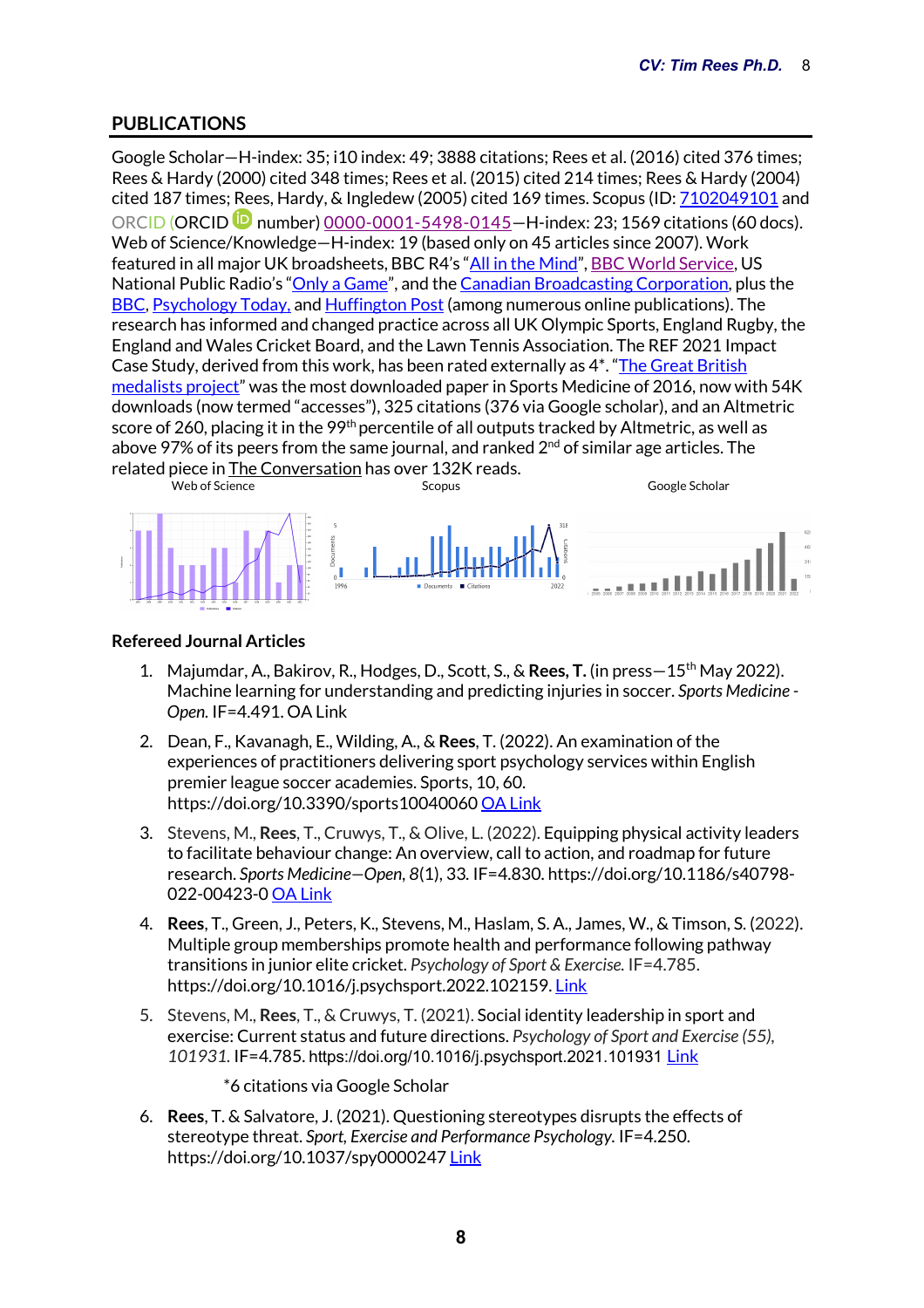## \*2 citations via Google Scholar

7. Stevens, M., **Rees**, T., Coffee, P., Steffens, N., Haslam, S. A., & Polman, R. (2020). Leading 'us' to be active: A two-wave test of relationships between identity leadership, group identification, and attendance. *Sport, Exercise, and Performance Psychology. 9*(1), 128– 142. https://doi.org/10.1037/spy0000164. IF=4.250. Link

\*24 citations via Google Scholar

- 8. Stevens, M., **Rees**, T., Coffee, P., Steffens, N., Haslam, S. A., & Polman, R. (2019). The impact of leader identity entrepreneurship on effort and performance: Evidence from an exercise task. *PLoS ONE,* 14(7): e0218984. https://doi.org/10.1371/journal.pone.0218984. IF=3.240. OA Link
- 9. Steffens, N., Slade, E. L., Stevens, M., Haslam, S. A., & **Rees**, T. (2019). Putting the 'we' into workout: The association of identity leadership with exercise class attendance and effort, and the mediating role of group identification and comfort. *Psychology of Sport and Exercise.* https://doi.org/10.1016/j.psychsport.2019.101544. IF=4.785. Link

\*30 citations via Google Scholar

10.Güllich, A., Hardy, L., Kuncheva, L., Laing, S., Barlow, M., Evans, L., **Rees**, T., Abernethy, B., Côté, J., Warr, C., & Wraith, L. (2019). Developmental biographies of Olympic superelite and elite athletes: A multidisciplinary pattern recognition analysis. *Journal of Expertise, 2(1),* 209-232. Link

\*35 citations via Google Scholar

\*\*\*Rated 4\* for REF2021

11. Rascle, O., Charrier, M., Higgins, N., **Rees**, T., Coffee, P., Le Foll, D., & Cabagno, G. (2019). Being one of us: Translating expertise into performance benefits following perceived failure. *Psychology of Sport and Exercise, 43,* 105-113. https://doi.org/10.1016/j.psychsport.2019.01.010. IF = 4.785 Link

\*5 citations via Google Scholar

12. Stevens, M., **Rees**, T., & Polman, R. (2019). Social identification promotes exercise participation and health-related outcomes: Evidence from parkrun. *Journal of Sports Sciences, 37(2),* 221-228. https://doi.org/10.1080/02640414.2018.1489360. IF=3.337. **Link** 

\*50 citations via Google Scholar

13. Green, J., **Rees**, T., Peters, K., Sarkar, M., & Haslam, S. A. (2018). Resolving not to quit: Evidence that salient group memberships increase resilience in a sensorimotor task. *Frontiersin Psychology, 9,* 2579. https://doi.org/10.3389/fpsyg.2018.02579. IF=2.990. OA Link

\*10 citations via Google Scholar

14. Arnold, R., Edwards, T., & **Rees**, T. (2018). Organizational stressors, social support, and performance in high-level sport. *Psychology of Sport and Exercise, 39,* 204-212. https://doi.org/10.1016/j.psychsport.2018.08.010. IF = 4.785. Link

\*38 citations via Google Scholar

15. Stevens, M., **Rees**, T., Coffee, P., Steffens, N., Haslam, S. A., & Polman, R. (2018). Leaders promote attendance in sport and exercise sessions by fostering social identity. *Scandinavian Journal of Medicine & Science in Sports, 28,* 2100–2108*.*  https://doi.org/10.1111/sms.13217. IF=4.221. OA Link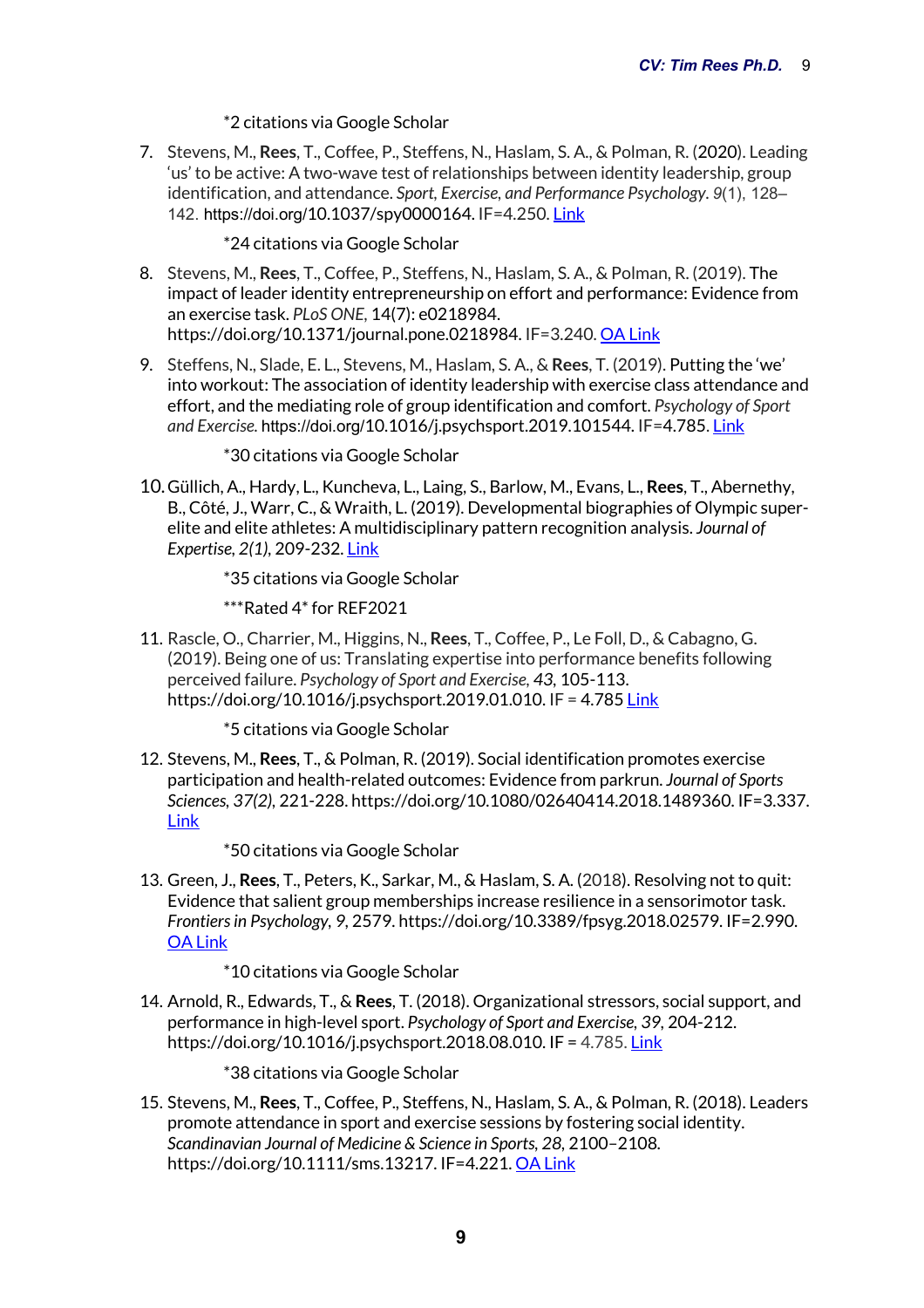\*40 citations via Google Scholar

16. **Rees**, T., Hardy, L., & Woodman, T. (2018). Authors' Reply to Hill: Comment on "The Great British Medalists Project: A review of current knowledge on the development of the world's best sporting talent". *Sports Medicine, 48,* 239-240*.* https://doi.org/10.1007/s40279-017-0802-3. IF=11.140. Altmetric score = 21 (top 25%); 29 social shares. OA Link

\*1 citation via Google Scholar

17. Hardy, L., Barlow, M., Evans, L., **Rees**, T., Woodman, T., & Warr, C. (2017). Great British medalists: Response to the commentaries. *Progress in Brain Research, 232, 207-216*. https://doi.org/10.1016/bs.pbr.2017.03.005. IF = 2.491 Link \*\*2 citations via Google **Scholar** 

\*3 citations via Google Scholar

18. Hardy, L., Barlow, M., Evans, L., **Rees**, T., Woodman, T., & Warr, C. (2017). Great British medalists: Psychosocial biographies of super-elite and elite athletes from Olympic sports. *Progress in Brain Research, 232, 1-119.*  https://doi.org/10.1016/bs.pbr.2017.03.004. IF = 2.491 Altmetric score = 10 (top 25%); 16 social shares. Link

\*138 citations via Google Scholar

\*\*Project on which this paper is based nominated for Times Higher Education "Research Project of the Year" 2016.

\*\*\*Rated 4\* for REF2021

19. Stevens, M., **Rees**, T., Coffee, P., Steffens, N., Haslam, S. A., & Polman, R. (2017). A social identity approach to understanding and promoting physical activity. *Sports Medicine, 47(10),* 1911-1918*.* https://doi.org/10.1007/s40279-017-0720-4. IF=11.140. 5.5K downloads. 44 social media shares. Altmetric score = 27 (top 5%). \*\*18 citations via Google Scholar. OA Link

\*75 citations via Google Scholar; 10 citations via SM

- 20. Moll, T., **Rees**, T., Freeman, P. (2017). Enacted support and golf-putting performance: The role of support type and support visibility. *Psychology of Sport and Exercise, 30,* 30- 37*.* https://doi.org/10.1016/j.psychsport.2017.01.007 Link IF = 2.710. Altmetric score = 6 (top 25%).
	- \*14 citations via Google Scholar
- 21. **Rees**, T., Hardy, L., Güllich, A., Abernethy, B., Côté J., Woodman, T., Montgomery, H., Laing, S., & Warr, C. (2016). The Great British medalists project: A review of current knowledge into the development of the world's best sporting talent. *Sports Medicine*, *46(8),* 1041-1058. https://doi.org/10.1007/s40279-016-0476-2 OA Link Q1 journal impact factor=11.140; RCR 8.04; Altmetric score = 261 (top 5%). 391 social media shares.

\*365 citations via Google Scholar; 311 citations via SM

\*\* Most downloaded Sports Medicine article of 2016 (53K downloads); top-5 most downloaded article of 2017

22. **Rees**, T., Haslam, A., Coffee, P., & Lavallee, D. (2015). A social identity approach to sport psychology: Principles, practice, and prospects. *Sports Medicine, 45(8)*, 1083-96. https://doi.org/10.1007/s40279-015-0345-4 Link IF=7.583 Altmetric score = 21 (top 5%). Cited 99 times. 10K downloads. 35 social media shares.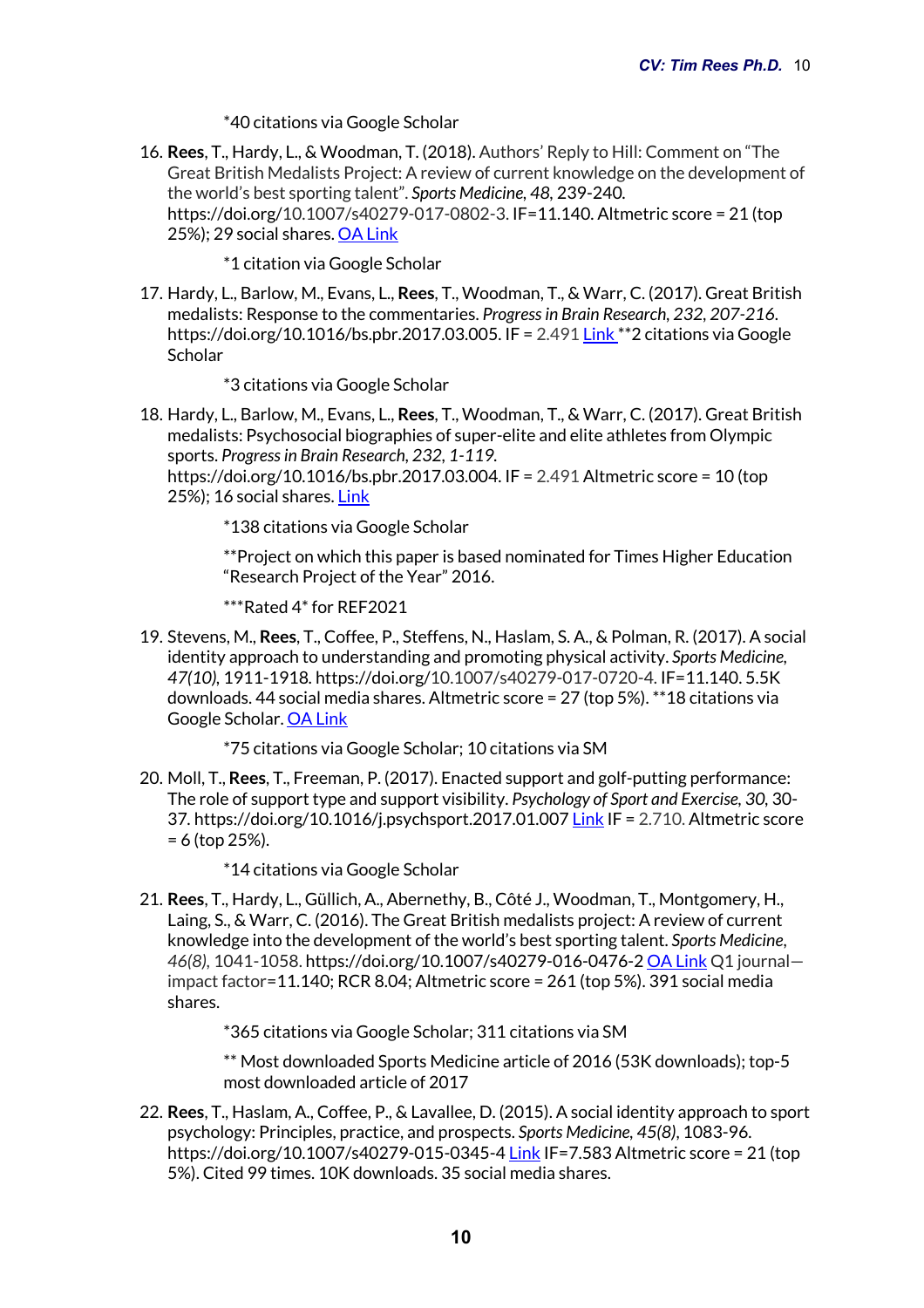\*203 citations via Google Scholar; 79 citations via SM

23. Coussens, A., **Rees**, T., & Freeman, P. (2015). Uniquely supportive coaches: Two multivariate generalizability studies of the determinants of perceived coach support. *Journal of Sport & Exercise Psychology, 37,* 51-62. https://doi.org/10.1123/jsep.2014- 0087. Link IF = 3.016.

\*18 citations via Google Scholar

\*\*\*Rated 3.5\* for REF2021

24. Rascle, O., Charrier, M., Lefoll, D., Higgins, N., **Rees**, T., & Coffee, P. (2015). Durability and generalization of attribution-based feedback following failure: Effects on expectations and behavioral persistence. *Psychology of Sport and Exercise, 18,* 68-74. https://doi.org/10.1016/j.psychsport.2015.01.003. Link IF = 2.710. Altmetric score = 2

\*23 citations via Google Scholar

25. Freeman, P., Coffee, P., Moll, T., **Rees**, T., & Sammy, N. (2014). The ARSQ: The Athletes' Received Support Questionnaire. *Journal of Sport & Exercise Psychology*, *36(2),* 189-202. https://doi.org/10.1123/jsep.2013-0080. Link IF = 2.434.

\*53 citations via Google Scholar

\*\*\*Rated 4\* for REF2021

26. Mitchell, I., Evans, L., **Rees**, T., & Hardy, L. (2014). Stressors, social support and the buffering hypothesis: Effects on psychological responses of injured athletes. *British Journal of Health Psychology, 19(3),* 486-508*.* IF = 3.311. https://doi.org/10.1111/bjhp.12046. Link Altmetric score = 7 (top 25%)

\*99 citations via Google Scholar

27. Solomon, E., **Rees**, T., Ukoumunne, O., Metcalf, B., & Hillsdon, M. (2014). The Devon Active Villages Evaluation (DAVE) trial of a community-level physical activity intervention in rural south-west England: A stepped wedge cluster randomised controlled trial. *International Journal of Behavioral Nutrition and Physical Activity*, 11:94. https://doi.org/10.1186/s12966-014-0094-z. OA Link IF = 6.457. Accessed 3285 times on IJBNPA. Altmetric score = 5 (top 25%)

\*27 citations via Google Scholar

\*\*\*Rated 4\* for REF2021

28. **Rees**, T., Salvatore, J., Coffee, P., Haslam, S. A., Sargent, A., & Dobson, T. (2013). Reversing downward performance spirals. *Journal of Experimental Social Psychology, 49,* 400-403*.* https://doi.org/10.1016/J.Jesp.2012.12.013. Link IF = 3.603. Altmetric score  $= 4$  (top 25%).

\*26 citations via Google Scholar

29. Solomon, E., **Rees**, T., Ukoumunne, O., Metcalf, B., & Hillsdon, M. (2013). Personal, social, and environmental correlates of physical activity in adults living in rural southwest England: A cross-sectional analysis. *International Journal of Behavioral Nutrition and Physical Activity, 10:129*, 1-15. https://doi.org/10.1186/1479-5868-10-129. OA Link IF = 6.037

\*49 citations via Google Scholar

30. **Rees**, T., Freeman. P., Bell, S., & Bunney, R. (2012). Three generalizability studies of the components of perceived coach support. *Journal of Sport & Exercise Psychology, 34,* 238- 251*.* https://doi.org/10.1123/jsep.34.2.238 IF = 2.434. Link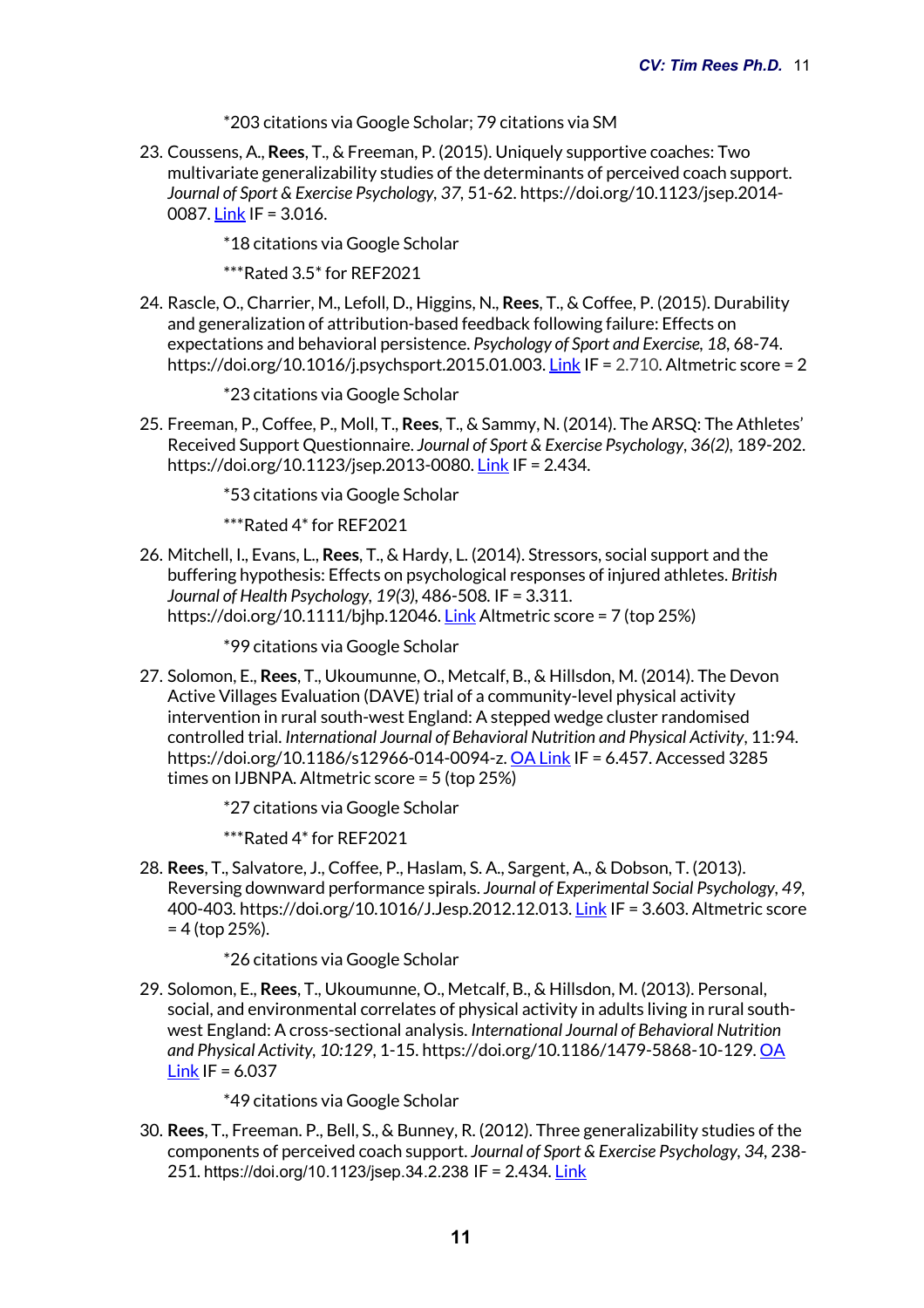#### \*31 citations via Google Scholar

31. Solomon, E., **Rees**, T., Ukoumunne, O., & Hillsdon, M. (2012). The Devon Active Villages Evaluation (DAVE) trial: Study protocol of a stepped wedge cluster randomised trial of a community-level physical activity intervention in rural southwest England. *BMC Public Health*, 12:581. https://doi.org/10.1186/1471-2458-12-581. OA Link IF = 3.295

\*27 citations via Google Scholar

32. Coffee, P., & **Rees**, T. (2011). When the chips are down: Effects of attributional feedback on self-efficacy and task performance following initial and repeated failure. *Journal of Sports Sciences, 29,* 235-245*.* https://doi.org/10.1080/02640414.2010.531752. Link IF = 2.811

\*45 citations via Google Scholar

33. Freeman, P., Coffee, P., & **Rees**, T. (2011). The PASS-Q: The Perceived Available Support in Sport Questionnaire. *Journal of Sport & Exercise Psychology, 33*, 54-74. IF = 2.434. https://doi.org/10.1123/jsep.33.1.54 Link

\*115 citations via Google Scholar

- 34. **Rees**, T., & Freeman, P. (2010). Social support and performance in a golf-putting experiment. *The Sport Psychologist, 18,* 333-348*.* IF = 1.453 https://doi.org/10.1123/tsp.24.3.333 Link
	- \*36 citations via Google Scholar
- 35. **Rees**, T., Mitchell, I., Evans, L., & Hardy, L. (2010). Stressors, social support and psychological responses to sport injury in high and low-performance standard participants. *Psychology of Sport and Exercise, 11,* 505-512*.* IF = 2.710 https://doi.org/10.1016/J.Psychsport.2010.07.002 Link

\*132 citations via Google Scholar

36. Freeman, P., & **Rees**, T. (2010). Social support from teammates: Direct and stressbuffering effects on self-confidence. *European Journal of Sports Sciences, 10,* 59-67. IF=2.781. https://doi.org/10.1080/17461390903049998 Link

\*115 citations via Google Scholar

37. Coffee, P., **Rees**, T., & Haslam, S. A. (2009). Bouncing back from failure: The interactive impact of perceived controllability and stability on self-efficacy beliefs and future task performance. *Journal of Sports Sciences, 27,* 1117-1124. https://doi.org/10.1080/02640410903030297 Link

\*64 citations via Google Scholar

38. Coffee, P., & **Rees**, T. (2009). The Main and Interactive Effects of Immediate and Reflective Attributions upon Subsequent Self-Efficacy. *European Journal of Sports Sciences, 9,* 41-52. IF=2.376. https://doi.org/10.1080/17461390802594227 Link

\*34 citations via Google Scholar

- 39. Freeman, P., & **Rees**, T. (2009). How does perceived support lead to better performance? An examination of potential mechanisms. *Journal of Applied Sport Psychology, 21*, 429-441. IF=3.585. https://doi.org/10.1080/10413200903222913 Link
	- \*112 citations via Google Scholar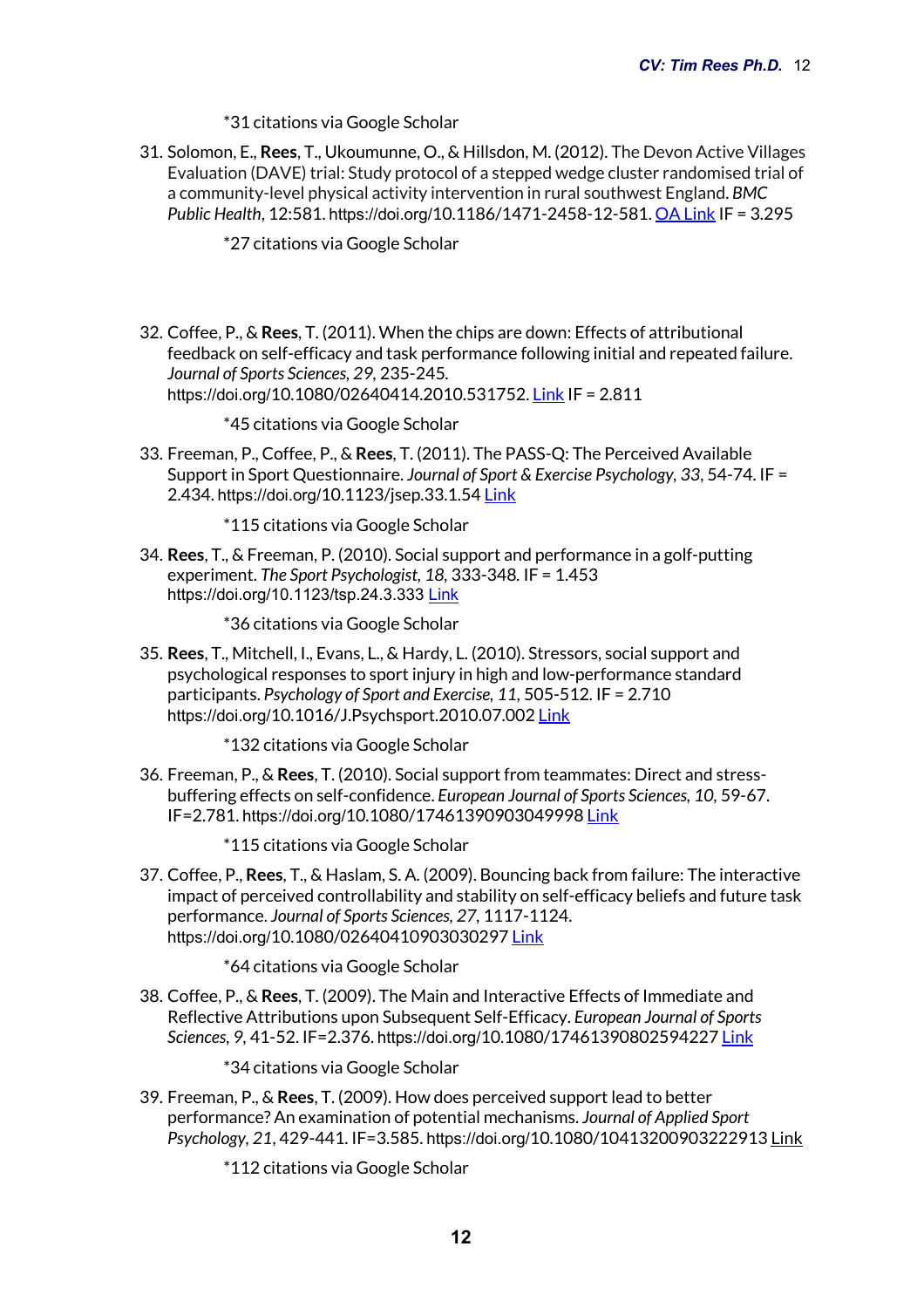40. Freeman, P., **Rees**, T., & Hardy, L. (2009). An intervention to increase social support and improve performance. *Journal of Applied Sport Psychology, 21,* 186-200. IF=2.203. https://doi.org/10.1080/10413200902785829 Link

\*61 citations via Google Scholar

41. **Rees**, T., & Freeman, P. (2009). Social support moderates the relationship between stressors and task performance through self-efficacy. *Journal of Social and Clinical Psychology, 28,* 245-264*.* IF=1.946. https://doi.org/10.1521/jscp.2009.28.2.244 Link

\*117 citations via Google Scholar

42. Freeman, P., & **Rees**, T. (2008). The effects of perceived and received support on objective performance outcome. *European Journal of Sport Sciences, 8,* 359-368. IF=4.050. https://doi.org/10.1080/17461390802261439 Link

\*64 citations via Google Scholar

43. Coffee, P., & **Rees**, T. (2008). The CSGU: A Measure of Controllability, Stability, Globality, and Universality Attributions. *Journal of Sport & Exercise Psychology, 30,* 611- 641*.* IF=2.434. https://doi.org/10.1123/jsep.30.5.611 Link

\*37 citations via Google Scholar

- 44. Coffee, P., & **Rees**, T. (2008). The main and interactive effects of attribution dimensions upon efficacy expectations in sport. *Psychology of Sport and Exercise, 9,* 775-785. IF=2.710. https://doi.org/10.1016/J.Psychsport.2007.12.002 Link
	- \*45 citations via Google Scholar
- 45. Evans, L., Hardy, L., Mitchell, I., & **Rees**, T. (2008). The development of a measure of psychological responses to sport injury. *Journal of Sport Rehabilitation, 16,* 21-37. IF=1.931. https://doi.org/10.1123/jsr.17.1.21 Link

\*43 citations via Google Scholar

46. **Rees**, T., & Freeman, P. (2007). The differential impact of perceived and received support upon confidence. *Journal of Sports Sciences, 25,* 1057-1065*.* https://doi.org/10.1080/02640410600982279 Link

\*130 citations via Google Scholar

- 47. **Rees**, T. (2007). Main and interactive effects of attribution dimensions upon efficacy expectations in sport. *Journal of Sports Sciences, 25,* 473-480*.* https://doi.org/10.1080/02640410600703063 Link
	- \*18 citations via Google Scholar
- 48. **Rees**, T., Hardy, L., & Evans, L. (2007). Construct validity of the Social Support Survey in Sport. *Psychology of Sport and Exercise, 8,* 355-368*.* https://doi.org/10.1016/J.Psychsport.2006.06.005 Link

\*46 citations via Google Scholar

49. **Rees**, T., Hardy, L., & Freeman, P. (2007). Stressors, social support and effects upon performance in golf. *Journal of Sports Sciences, 25,* 33-42. https://doi.org/10.1080/02640410600702974 Link

\*125 citations via Google Scholar

50. **Rees**, T., Ingledew, D. K., & Hardy, L. (2005). Attribution in sport psychology: Seeking congruence between theory, research and practice. *Psychology of Sport and Exercise, 6,* 189-204*.* https://doi.org/10.1016/J.Psychsport.2003.10.008 Link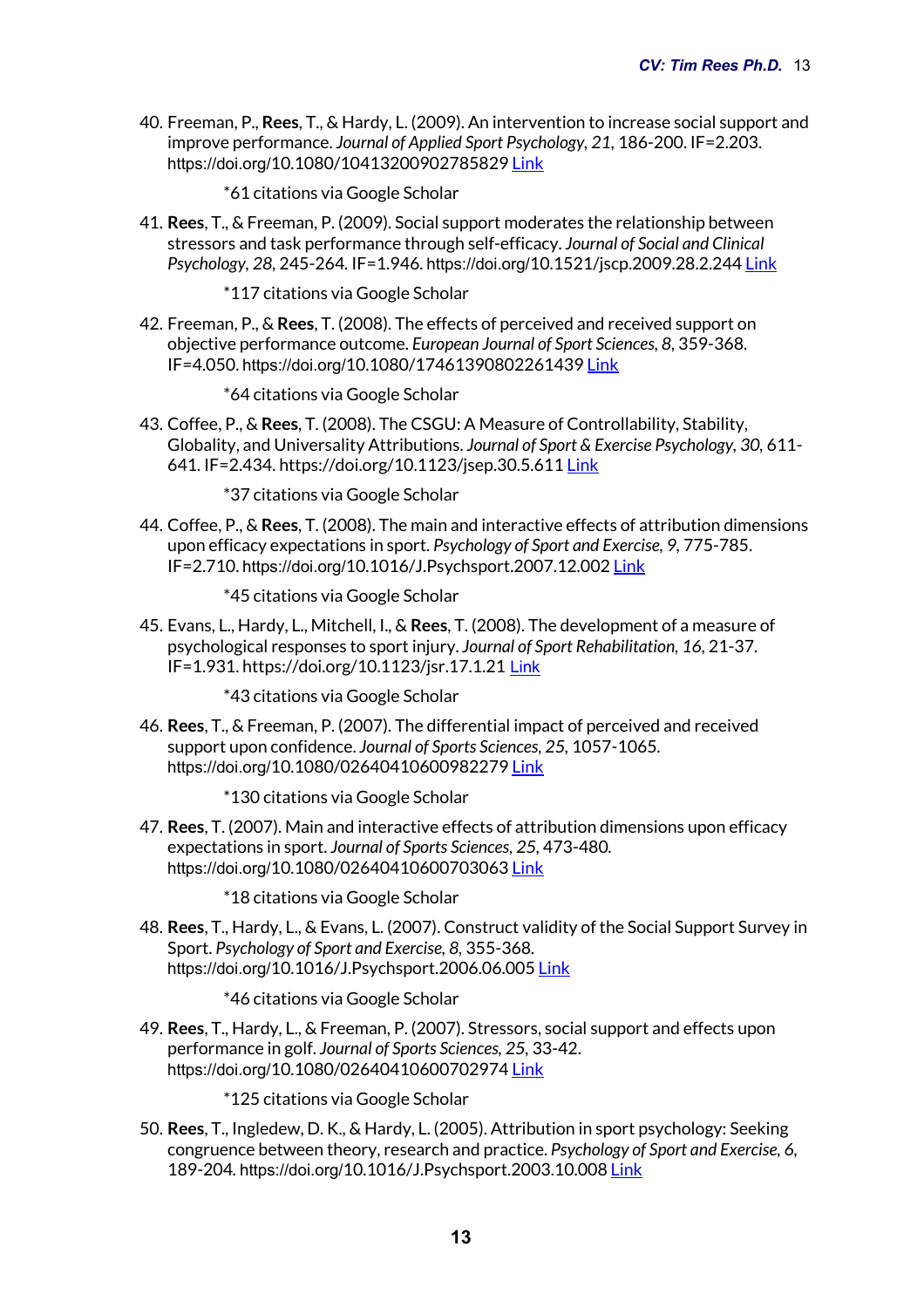\*167 citations via Google Scholar

51. **Rees**, T., Ingledew, D. K., & Hardy, L. (2005). Attribution in sport psychology: Further comments. *Psychology of Sport and Exercise, 6,* 213-214*.* https://doi.org/10.1016/J.Psychsport.2004.09.004 Link

\*4 citations via Google Scholar

- 52. **Rees**, T., & Hardy, L. (2004). Matching social support with stressors: Effects on factors underlying performance in tennis. *Psychology of Sport and Exercise, 5,* 319-337*.* https://doi.org/10.1016/S1469-0292(03)00018-9 Link
	- \*184 citations via Google Scholar
- 53. **Rees**, T., Smith, B., & Sparkes, A. (2003). The influence of social support on the lived experiences of spinal cord injured sportsmen. *The Sport Psychologist, 17,* 135-156. https://doi.org/10.1123/tsp.17.2.135 Link

\*105 citations via Google Scholar

54. **Rees**, T., & Hardy, L. (2000). An examination of the social support experiences of highlevel sports performers. *The Sport Psychologist, 14,* 327-347. https://doi.org/10.1123/tsp.14.4.327 Link

\*343 citations via Google Scholar

55. **Rees**, T., Hardy, L., & Ingledew, D. K. (2000). Performance assessment in sport: Formulation, justification and confirmatory factor analysis of a measurement instrument for tennis performance. *Journal of Applied Sport Psychology, 12,* 203-218. https://doi.org/10.1080/10413200008404223 Link

\*13 citations via Google Scholar

56. **Rees**, T., Hardy, L., Ingledew, D. K., & Evans, L. (2000). Examination of the validity of the Social Support Survey using confirmatory factor analysis. *Research Quarterly for Exercise and Sport, 71,* 322-330. IF=2.500. https://doi.org/10.1080/02701367.2000.10608915 Link

\*29 citations via Google Scholar

57. **Rees**, T., Ingledew, D. K., & Hardy, L. (1999). Social support dimensions and components of performance in tennis. *Journal of Sports Sciences, 17,* 421-429. https://doi.org/10.1080/026404199365948 Link

\*80 citations via Google Scholar

## **Book Chapters**

- 58. Stevens, M., Cruwys, T., **Rees**, T., Haslam, S. A., Boen, F., & Fransen, K. (2020) Physical activity. In SA Haslam, K Fransen, & F Boen (Eds.). *The new psychology of sport and exercise: The social identity approach*. Sage.
- 59. Hartley, C., Haslam, S. A., **Rees**, T., & Coffee, P. (2020) Social support. In SA Haslam, K Fransen, & F Boen (Eds.). *The new psychology of sport and exercise: The social identity approach*. Sage.
- 60. Valeeva, E. V., Ahmetov, I. I., **Rees**, T. (2019). Psychogenetics and sport. In D. Barh & I. I. Ahmetov, *Sports, Exercise, and Nutritional Genomics*(pp. 147-165). Amsterdam: Elsevier.
- 61. **Rees**, T. (2016). Social support in sport psychology. In R. J. Schinke, K. R. McGannon, & B. Smith, *Routledge international handbook of sport psychology* (pp. 505-515)*.* London: Routledge.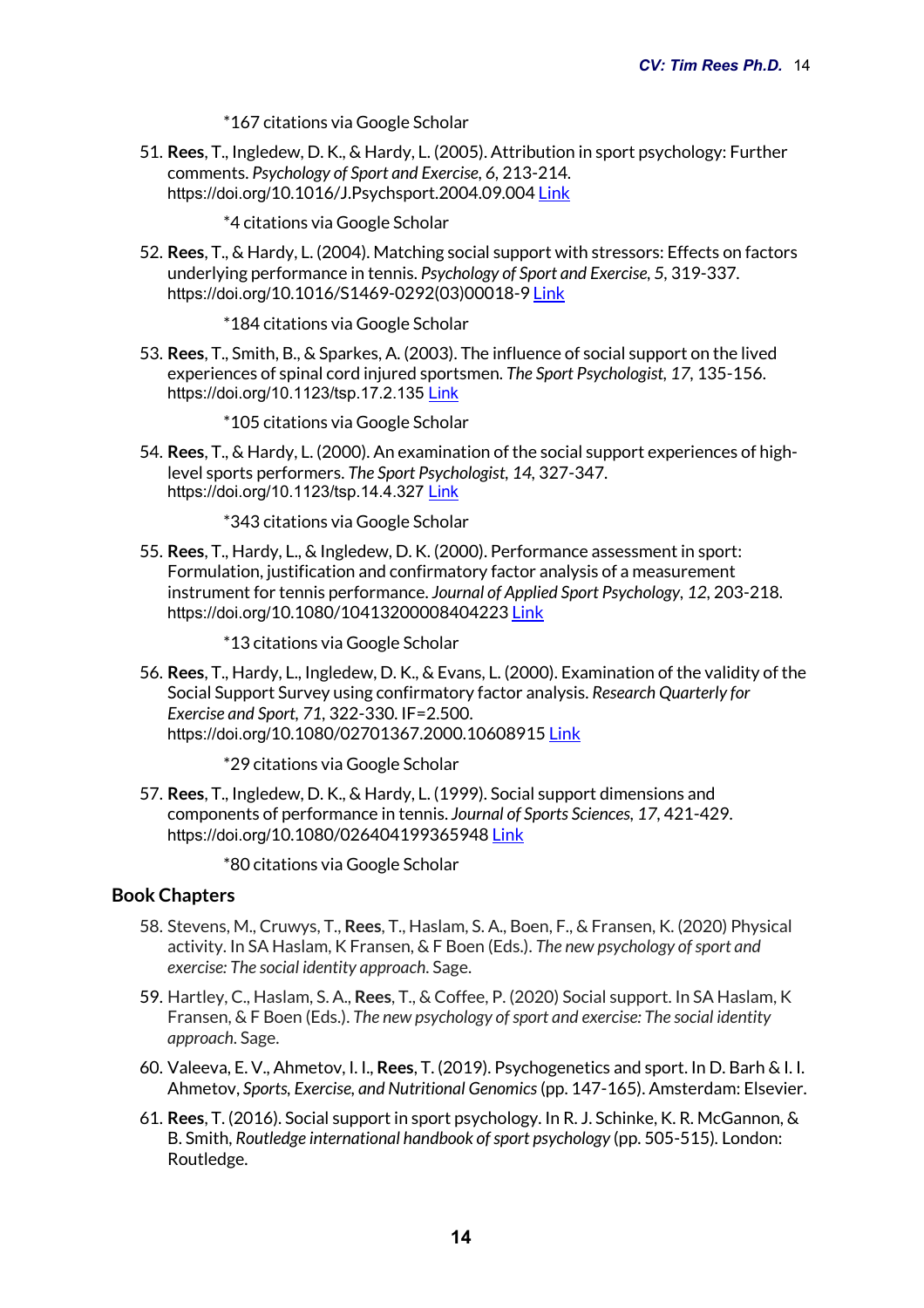- 62. **Rees**, T. (2014). Support Group. In R. C. Eklund, & G. Tenenbaum, *Encyclopedia of Sport and Exercise Psychology* (pp. 727-729)*.* Thousand Oaks, CA: SAGE.
- 63. **Rees**, T. & Freeman, P. (2011). Coping in sport through social support. In J. Thatcher, M. Jones, & D. Lavallee, *Coping and Emotion in Sport* (2nd ed., pp. 102-117)*.* New York: Routledge.
- 64. **Rees**, T. (2007). Influence of social support on athletes. In S. Jowett & D. Lavallee, *Social psychology in sport* (pp. 223-231)*.* Champaign, IL: Human Kinetics.

#### **Manuscripts under review** (currently 5 under review)

- 65. Parkinson, E. P., Immins, T., Docherty, S., Goodwin, E., Hawton, A., Low, M., Middleton, R. G., **Rees, T.**, Thomas, P. W., & Wainwright, T. W. (revise and resubmit— resubmitted 10<sup>th</sup> October 2021). CycLing and EducATion (CLEAT): Protocol for a single centre randomised controlled trial of a cycling and education intervention for the treatment of hip osteoarthritis. *BMJ Open*. IF = 2.692. (MS no. bmjopen-2021-052716)
- 66. Majumdar, A., Bakirov, R., Hodges, D., Scott, S., & **Rees, T.** (revise and resubmit status resubmitted  $7<sup>th</sup>$  Feb 2022). Machine learning for understanding and predicting injuries in soccer. *Sports Medicine Open.* IF=4.491. (MS no. SMOA-D-21-00251).
- 67. Dean, F., Wilding, A., Kavanagh, E., & **Rees**, T. (under review—January 2022). Sport psychology support for academy footballers in England. *Sports*(Special Issue submission)*.*

#### **Manuscripts in preparation** (in order of working on papers)

- 68. **Rees**, T., Barlow, M., Hardy, L., Evans, L., Woodman, T., & Warr, C. (rejected-to resubmit—February 2022). Career experiences of support from coaches: A comparison between elite and super-elite athletes. *Psychology of Sport and Exercise (*IF=4.250) or *Journal of Applied Sport Psychology* or ??? Sports Medicine??? Or British Journal of Sports Medicine or ???(projected journal)*.*. (MS no. SPY-2021-1377).
- 69. Freeman, P., & **Rees**, T. (to be submitted—March 2022). Coach, athlete, and relational influences on development athletes' attitudes, intentions, and willingness to dope. *Sport, Exercise and Performance Psychology* (projected journal)*.* IF=4.250.
- 70. Hibbert, J., Miles, L., Kavanagh, E., & **Rees, T.** (to be submitted April 2022). The pathway to successful and effective disaster management: personal journeys of extraordinary performers. *Journal of Contingencies and Crisis Management* (projected journal)*.* IF = 4.391.
- 71. Majumdar, A., Bakirov, R., Hodges, D., Scott, S., & **Rees, T.** (in preparation—submission mid-2022). The relationship between training load and injury in Premier League Football: A machine learning study with 6 seasons' data. *European Journal of Sports Science.* IF=4.000.
- 72. Coussens, A., **Rees**, T., Morse, D., & Freeman, P. (to be submitted—2021????). Trait and social influences in social support and their correlates: An examination of support networks.
- 73. Gwynne, F., **Rees**, T., K., Hodgson, T., & Freeman, P. (to be submitted—2021?????). The effect of experimentally provided support on neurocognitive mechanisms of performers low in perceived support. *Neuropsychology.* IF 3.27 *or NeuroImage* IF 6.36 (projected journal)
- 74. Heaton, I. R., Hall, E. E., Ahmed, O. H., **Rees**, T., & Ketcham, C. J. (to be submitted— 2020-21). Examination of the availability and effectiveness of social support systems following a concussion in collegiate student-athletes and dancers. ??? **REMOVE**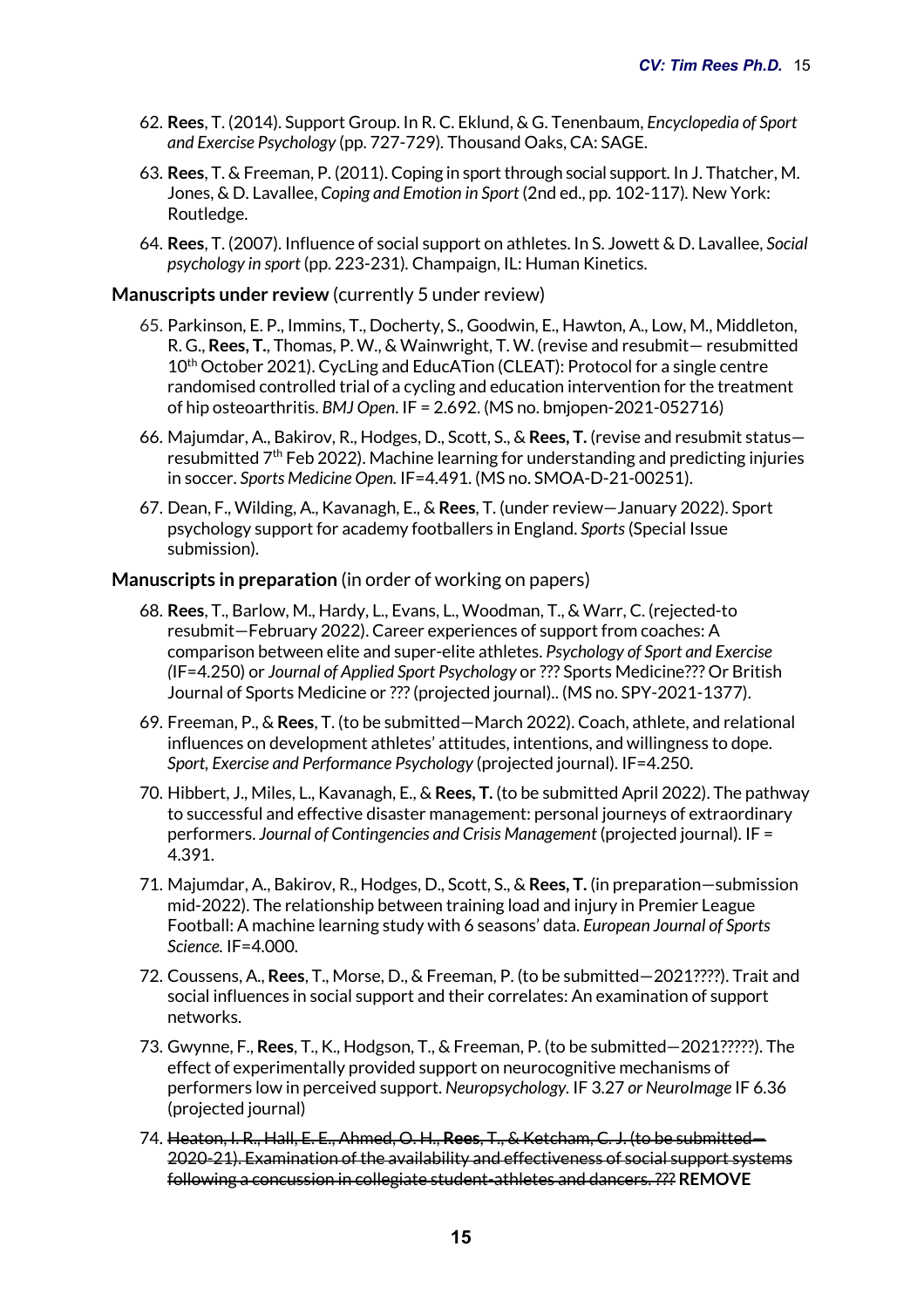- 75. Moll, T., **Rees**, T., Freeman, P. (to be submitted—2021??). Don't encourage them! Informational support trumps esteem support in a penalty-taking task. *Psychological Science* (projected journal)*. LOW-level journal??*
- 76. Freeman, P., **Rees**, T., Gwynne, F., & Coussens, A. (to be submitted—2021?????). Three multivariate generalizability studies of the determinants of perceived coach support, and the impact of support on self-efficacy, emotions, and performance*. Leadership Quarterly* (projected journal)*. IF 3.78*
- 77. Dean, F., Wilding, A., Kavanagh, E., & **Rees**, T. (to be submitted—early 2022). Sport psychology support for throughout a soccer academy in England. *Journal of Applied Sport Psychology* (projected journal)*.*

## **White Papers**

- 78. Freeman, P., & **Rees**, T. (2017). *Coach, athlete, and relational influences on development athletes' attitudes, intentions, and willingness to dope*. Final report for the IOC Olympic Studies Centre Advanced Olympic Research Grant Programme 2016/2017 Award. Commissioned by the IOC as part of \$10,800 grant. Report Link
- 79. **Rees**, T., Hardy, L., Abernethy, B., Güllich, A., Côté J., Woodman, T., Montgomery, H., Laing, S., & Warr, C. (2013). *Talent identification and development*. *A White Paper*. Commissioned by UK Sport as part of £100K grant.
- 80. Hardy, L., Barlow, M., Kuncheva, L., Evans, L., **Rees**, T., Woodman, T., Abernethy, B., Güllich, A., Côté, J., Laing, S., Warr, C., Jackson, A., Wraith, L., & Kavanagh, J. (submitted 12th June 2013 to UK Sport). *A comparison of the biographies of GB serial medal and nonmedalling Olympic athletes.* Commissioned by UK Sport as part of £100K grant.

## **Refereed Academic Journal Abstracts**

- 81. **Rees**, T., Mitchell, I., Evans, L., & Hardy, L. (2004). Social support and psychological response to injury. *Psychology and Health, 19 (suppl. 1),* 144.
- 82. **Rees**, T., Hardy, L., & Evans, L. (1998). Confirmatory factor analysis of the Social Support Survey. *Journal of Applied Sport Psychology, 10,* 163-164.
- 83. **Rees**, T., Ingledew, D. K., & Hardy, L. (1996). Dimensions of performance and differential effects of hassles, support and perceived control. *Journal of Sports Sciences, 14,* 43-44.

#### **Other Publications**

- 84. **Rees**, T., & Salvatore, J. (2021). England players suffer from stereotype they can't win penalty shootouts, research suggests. *The Conversation.* Link.
- 85. **Rees**, T. (2017). Busting three myths around elite sports performance. *The Conversation.* Link.
- 86. **Rees**, T. (2010). Performing under pressure in sport. *The Sport and Exercise Scientist, 24, Summer 2010,* p. 29.
- 87. **Rees**, T., & Smith, B. (2003). Sport and well-being: dealing with adversity. *BASES World,*  December, 10-11.

#### **Newspaper Links** *(some examples – directly linked to my research)*

88. The Express 11<sup>th</sup> July 2021. England vs Italy: Negative stereotypes can affect England's performance, researchers warn. Link - *Based on Rees & Salvatore (2021)*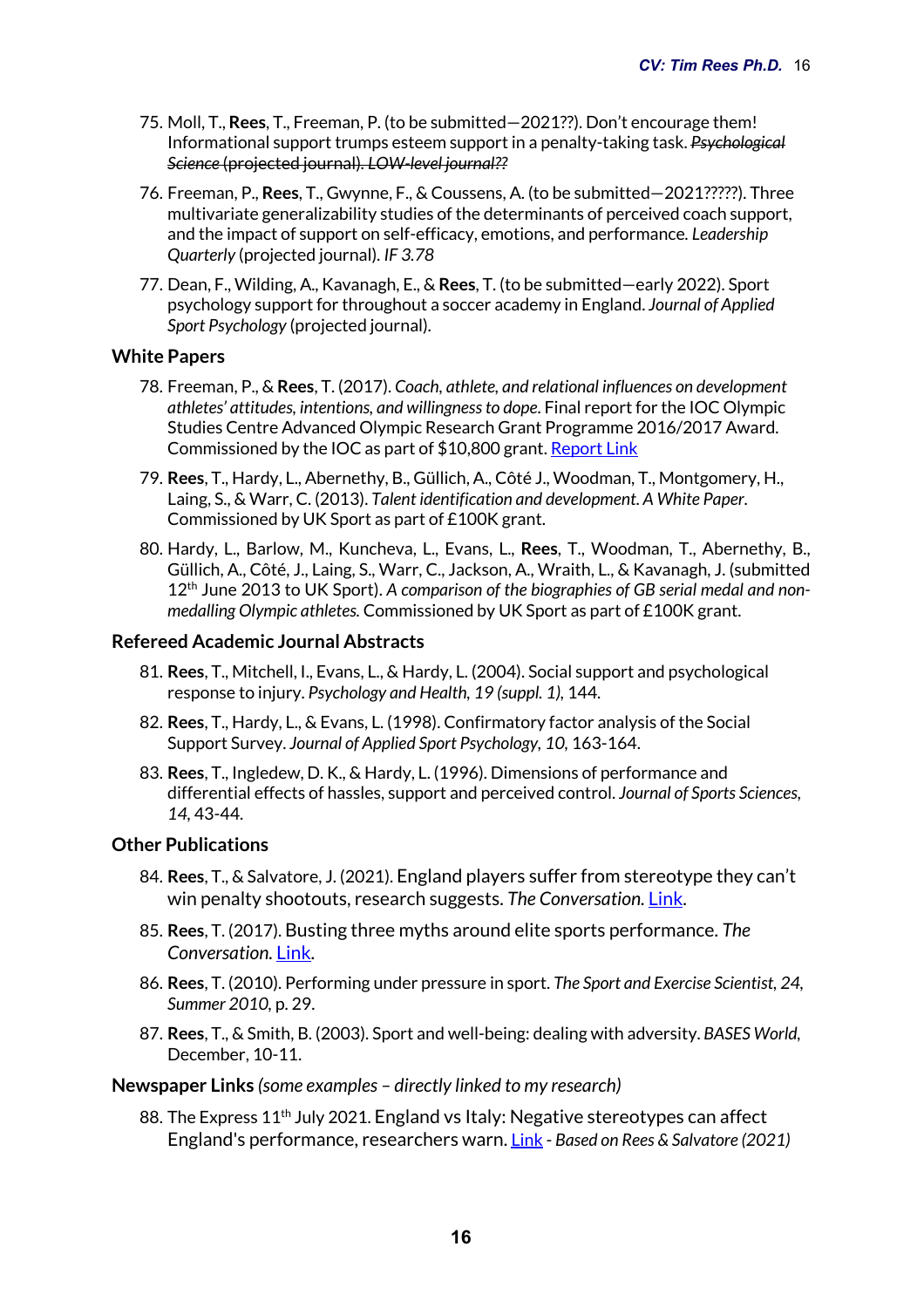89. The Daily Mail 21<sup>st</sup> February 2013. Jeering at footballers encourages them to play better... but criticism from teammates makes their performance worse. Link - *Based on Rees et al. (2013).*

# **EXTERNAL RECOGNITION**

## **Invited Keynote – Dorset coaches = Canford School**

- 1. **Rees**, T. (May 2020). AFC Business Hub. *Nature, nurture, and beyond. What underpins exceptional sporting performance.*
- 2. **Rees**, T. (March 2019). SURE.
- 3. **Rees**, T. (March 2018). *Exceptional sporting performance. Nature, nurture, and beyond.* Festival of Science, AFC Bournemouth.
- 4. **Rees**, T. (November 2017). *Nature, nurture, and beyond. What underpins exceptional sporting performance.* Professorial Inaugural Lecture, AFC Bournemouth.
- 5. **Rees**, T. (July 2017). *Social identity in sport: Future directions.* Keynote at the International Conference on Social identity in Sport, Leuven, Belgium.
- 6. **Rees**, T. (July 2017). *A Social Identity Approach to Leadership*. International Council for Coaching Excellence (ICCE) Global Coach Conference, Liverpool.
- 7. **Rees**, T. (November 2014). *The role of social support in sport.* Keynote at the Northeast Asia Conference on Kinesiology, Taoyuan, Taiwan.

#### **Invited Conference Presentations**

- 8. **Rees**, T., Moll, T., & Freeman, P. (2015). *What makes Support Effective? The Role of Support Content and Support Visibility*. Presentation at the 2015 Division of Sport and Exercise Psychology Conference, Manchester, UK.
- 9. **Rees**, T., Salvatore, J., Coffee, P., Haslam, S. A., Sargent, A., & Dobson, T. (2013). *Reversing downward performance spirals*. Presentation at the 2013 Division of Sport and Exercise Psychology Conference, Manchester, UK.
- 10. **Rees**, T., Salvatore, J., Coffee, P., & Haslam, S. A. (2011). *The ingroup as a resource for improving identity-threatened performance*. Presentation at the 2011 European Association of Social Psychology Challenging Stereotypes Conference, Lisbon, Portugal.
- 11. **Rees**, T., Coffee, P., Salvatore, J., & Haslam, S. A. (2011). *What determines performers' responses to attribution feedback about failure? The importance of the ingroup-outgroup status of the feedback source*. Invited Symposium at the 14th International Congress of ACAPS, Rennes, France.
- 12. **Rees**, T. (2009). *Stress, social support, and performance*. Presented at the European Congress of Sports Science Annual Conference, Oslo.
- 13. **Rees**, T. (2008). *Attributions, expectations, and performance in sport*. Presented at the British Psychological Society Annual Conference, Dublin.
- 14. **Rees**, T. (2007). *Stressors, social support, and performance*. Presented at the British Psychological Society Annual Conference, York.

#### **Co-Authored Invited Conference Presentations**

15. Stevens. ICSIS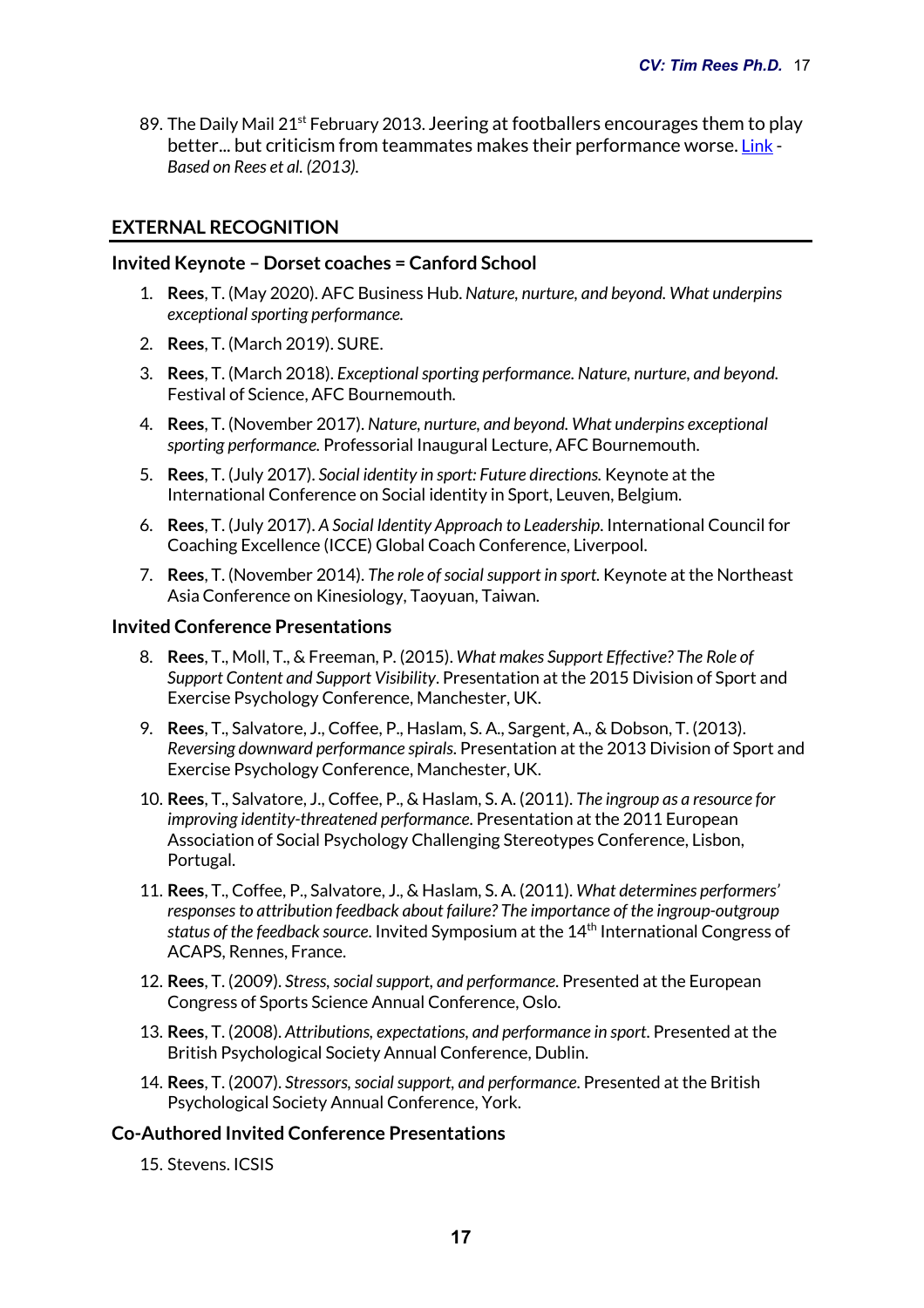- 16. Coffee, P., & **Rees**, T. (2011). *When the chips are down: effects of attribution feedback on self-efficacy and task performance following initial and repeated failure*. Invited Symposium at 14<sup>th</sup> International Congress of ACAPS, Rennes, France.
- 17. Coffee, P., & **Rees**, T. (2010). *Attributions in sport psychology*. Invited Award Presentation at the 2010 Division of Sport & Exercise Psychology Conference, London, UK (DSEP Book of Abstracts, p. 23-24).
- 18. Coffee, P., & **Rees**, T. (2010). *Attributions: Measurement, effects upon self-efficacy and performance, and future directions*. Presented at the 2010 Annual Conference of The British Psychological Society, Stratford-upon-Avon, UK (BPS Book of Abstracts, p. 115).

#### **Invited University Presentations**

- 19. **Rees**, T. (2006). *The influence of social support on athletes*. Presented at the University of Loughborough.
- 20. **Rees**, T. (2003). *Social support and performance in sport*. Presented to the School of Psychology, University of Exeter.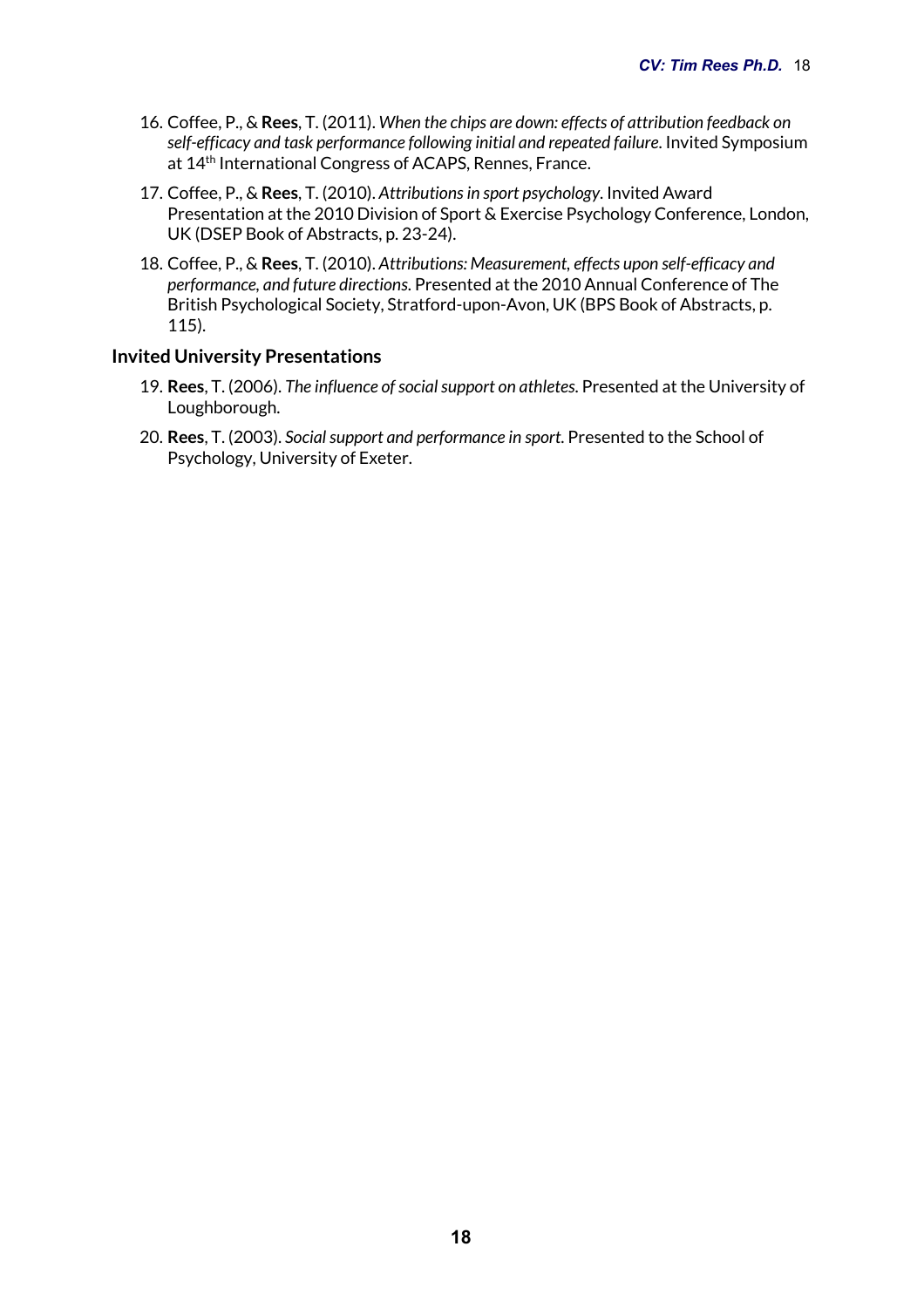# **TEACHING**

| <b>Institution/Dates</b><br>Bournemouth<br>University<br>2015- | Position(s)<br>Professor            | <b>Teaching/Supervision Responsibilities</b><br>1. Supervision of BSc research dissertations<br>2. Supervision of PhD students<br>3. Undergraduate and postgraduate teaching<br>Currently teaching:<br>BSc Intro to Sport & Exercise Psychology [Level 4]<br>BSc Psychology of Human Performance [Level 5]<br><b>BSc Psychology of Exercise [Level 5]</b><br><b>BSc Sport Coaching [Level 6]</b><br>Previously taught<br><b>BSc Sport Development [MSc Level]</b><br>MSc Sport Management [MSc Level]                                                                                                                               |
|----------------------------------------------------------------|-------------------------------------|-------------------------------------------------------------------------------------------------------------------------------------------------------------------------------------------------------------------------------------------------------------------------------------------------------------------------------------------------------------------------------------------------------------------------------------------------------------------------------------------------------------------------------------------------------------------------------------------------------------------------------------|
| University of<br>Exeter<br>2000 to 2015                        | Lecturer $A/B +$<br>Senior Lecturer | 1. Undergraduate and postgraduate teaching<br>BSc Sport & Exercise Psychology [Level 1]<br><b>BSc Quantitative Research [Level 2]</b><br><b>BSc Sport Psychology [Level 3]</b><br>MSc Quantitative Research [MSc Level]<br>MSc Applied Sport & Exercise Psychology [MSc Level]<br>BSc Current Issues in Human Development [Level 3]<br>BSc Exercise and Sport Psychology [Level 2]<br>BSc Sport & Exercise Psychosociology [Level 1]<br><b>BSc Introduction to Statistics [Level 1]</b><br>BSc Psychology of Sports Performance [Level 2]<br>2. Supervision of BSc and MSc research dissertations<br>3. Supervision of PhD students |
| <b>Bangor University</b><br>1995 to 1999                       | <b>PhD Student</b>                  | 1. Research Skills and Statistics [Level 1]<br>2. Computing Skills [Level 1]<br>3. Basic Psychological Skills [Level 1]<br>4. Sport Psychology [Level 2]<br>5. Social Psychology of Sport [Level 3]<br>6. Stress and Performance [Level 3]<br>7. Epidemiology [Level 3]<br>8. Skills courses in tennis and indoor hockey<br>9. Undergraduate dissertation supervision                                                                                                                                                                                                                                                               |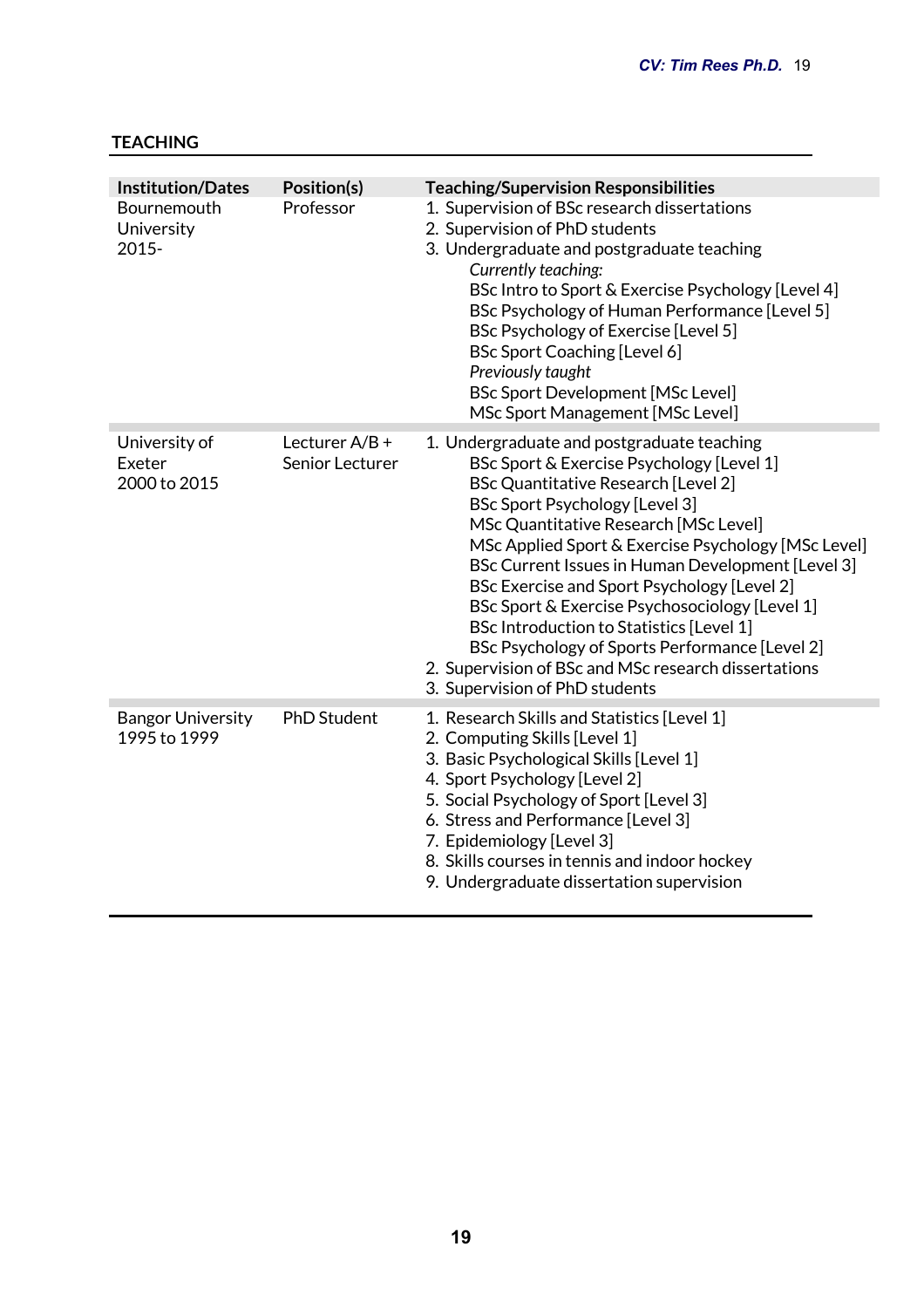# **EDITORIAL AND REVIEWING POSITIONS**

# **Journal Editorial Activities**

- 1. 2011-2015: Editorial Board *Psychology of Sport and Exercise.*
- 2. 2007 -: Editorial Board *Sport and Exercise Psychology Review.*
- 3. 2006 2009: Digest Panel Member *Journal of Sport & Exercise Psychology*.

## **Journal Review Duties**

Regular reviewer for the following peer-reviewed journals:

- 1. *International Journal of Sport Psychology*
- 2. *International Review of Sport and Exercise Psychology*
- 3. *Journal of Applied Social Psychology*
- 4. *Journal of Applied Sport Psychology*
- 5. *Journal of Sport & Exercise Psychology*
- 6. *Journal of Sports Sciences*
- 7. *Psychology of Sport & Exercise*
- 8. *The Sport Psychologist*
- 9. *PLOS One*
- 10. *International Journal of Sport and Health Science*
- 11. *Sport, Exercise, and Performance Psychology*
- 12. *European Journal of Sport Science*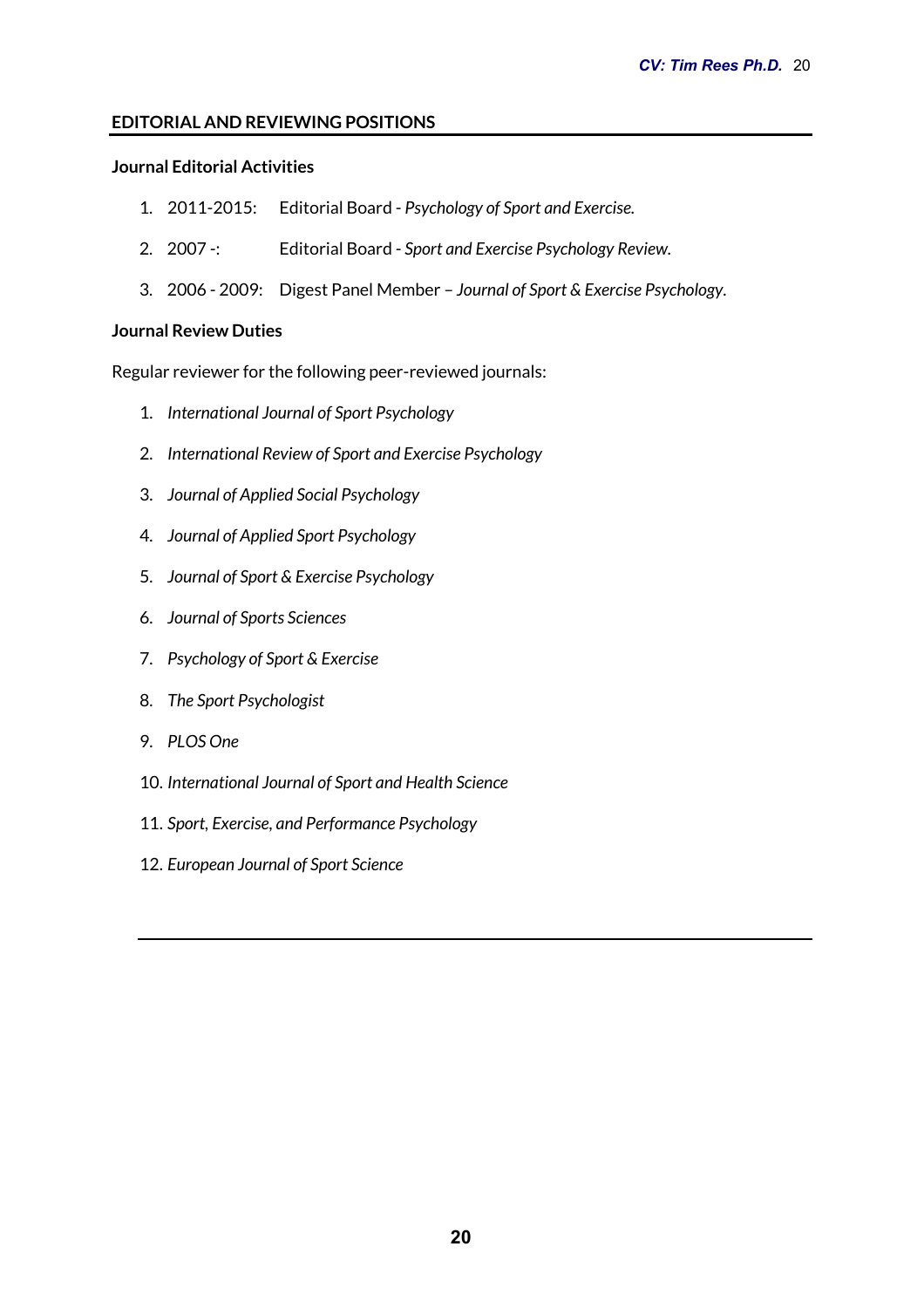# **RESEARCH EXAMINING**

#### **External Examiner Responsibilities**

- 1. **2008**: External examiner for PhD candidate Mark Allen at Staffordshire University
- 2. **2016**: External examiner for PhD candidate William Thomas at Sussex University

## **Internal Examiner Responsibilities**

- 3. **2018:** PhD Emma Mosely
- 4. **2015:** PhD Don Lee
- 5. **2015:** PhD Izzy Moore
- 6. **2014:** PhD Chelsea Starbuck
- 7. **2014:** PhD Lee Moore
- 8. **2014:** PhD Richard Pulsford
- 9. **2013:** PhD Charlotte Benjamin
- 10. **2010:** PhD Melfy Eddosary
- 11. **2001**: PhD Liz Partington.
- 12. **2000**: PhD Sophia Jowett.
- 13. Examiner for various MPhil/PhD conversions

#### **ADMINISTRATION**

| <b>Institution/Dates</b>                          | Position(s)                            | Responsibilities/Subject Areas Managed & Delivered                                                                                                                                                                                                                                                                                                                                                                                                                                                                                                                                                                                                                                                                                                                        |
|---------------------------------------------------|----------------------------------------|---------------------------------------------------------------------------------------------------------------------------------------------------------------------------------------------------------------------------------------------------------------------------------------------------------------------------------------------------------------------------------------------------------------------------------------------------------------------------------------------------------------------------------------------------------------------------------------------------------------------------------------------------------------------------------------------------------------------------------------------------------------------------|
| Bournemouth<br>University<br>$2015 -$             | Professor                              | 1. University Board Member 2018 onwards<br>2. Professoriate Member of Senate 2017 onwards<br>3. Chair, University Impact Sub-committee 2017-2019<br>4. REF Lead for UoA 24c for sport 2016 onwards<br>5. Impact Champion for UoA 24c for sport 2016 onwards<br>6. Deputy Director, Centre for Sport & Physical Activity<br>Research (SPARC) 2015 onwards                                                                                                                                                                                                                                                                                                                                                                                                                  |
| University of<br>Exeter<br>January 2000 -<br>2015 | Lecturer A/B<br>and Senior<br>Lecturer | 1. Director of Postgraduate Studies 2012 to 2015<br>(formerly MSc Programme Leader 2001-2010 -<br>Established the MSc single-handedly through all stages<br>of conception and development.<br>2. Reconstruction of BSc/MSc sport psychology<br>3. Reconstruction of BSc/MSc research methods<br>4. Management of BSc/MSc sport psychology<br>5. Management of BSc/MSc research methods<br>6. QAA 2001 Leader Student Support & Guidance (grade 4/4)<br>7. School Disability Officer, 2001-2002.<br>8. 2000-2003 year group cohort leader.<br>9. Chair - MSc Programme Committee.<br>10. Member - School Committee for Learning and Teaching.<br>11. Member - School Committee for Consultancy and Services.<br>12. Member - Postgraduate Student-Staff Liaison Committee. |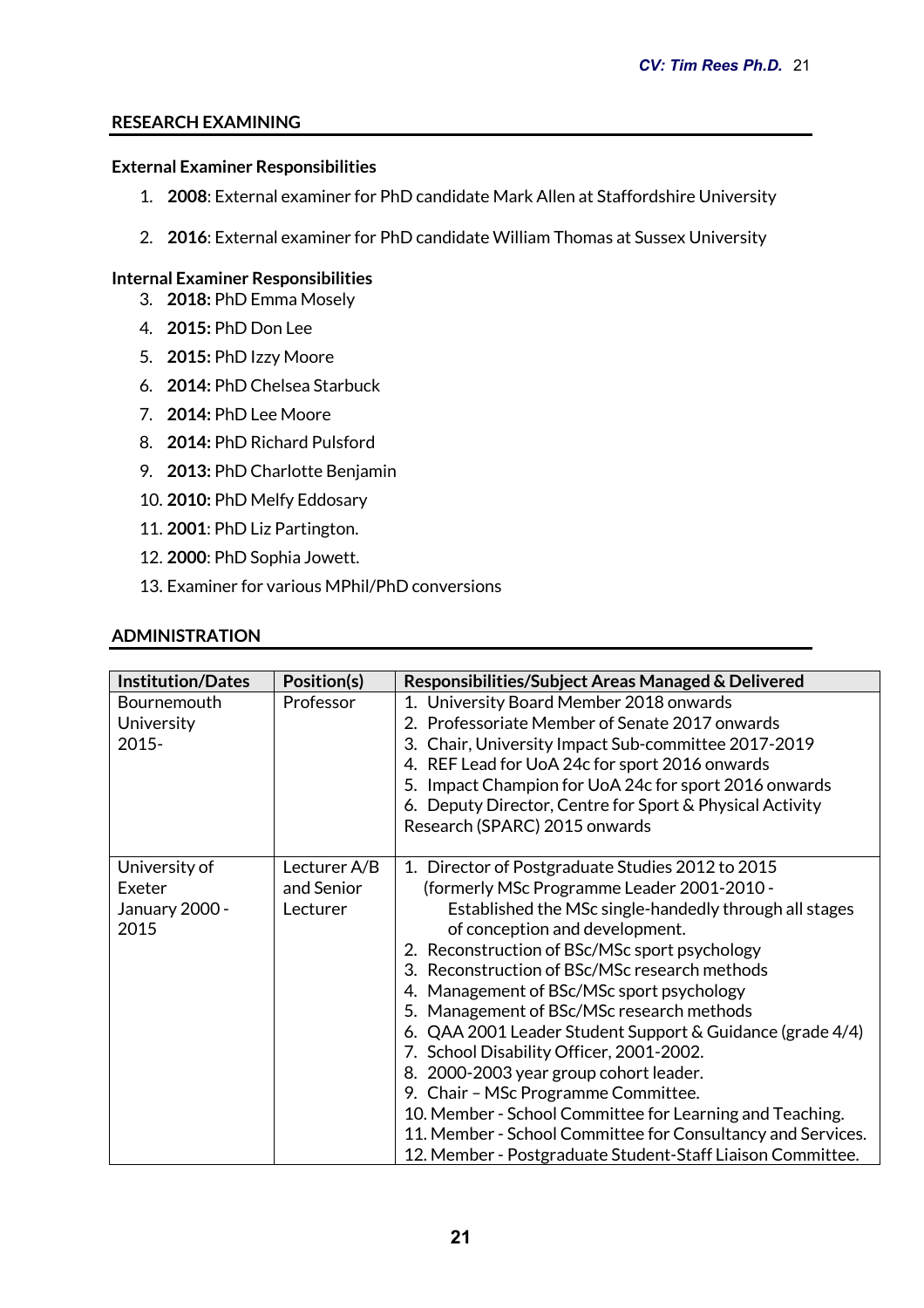## *CV: Tim Rees Ph.D.* 22

| 13. Panel – 2009 university-wide workshop on doctoral |  |
|-------------------------------------------------------|--|
| supervision.                                          |  |
| 14. Discipline Lead for Technology Enhanced Learning  |  |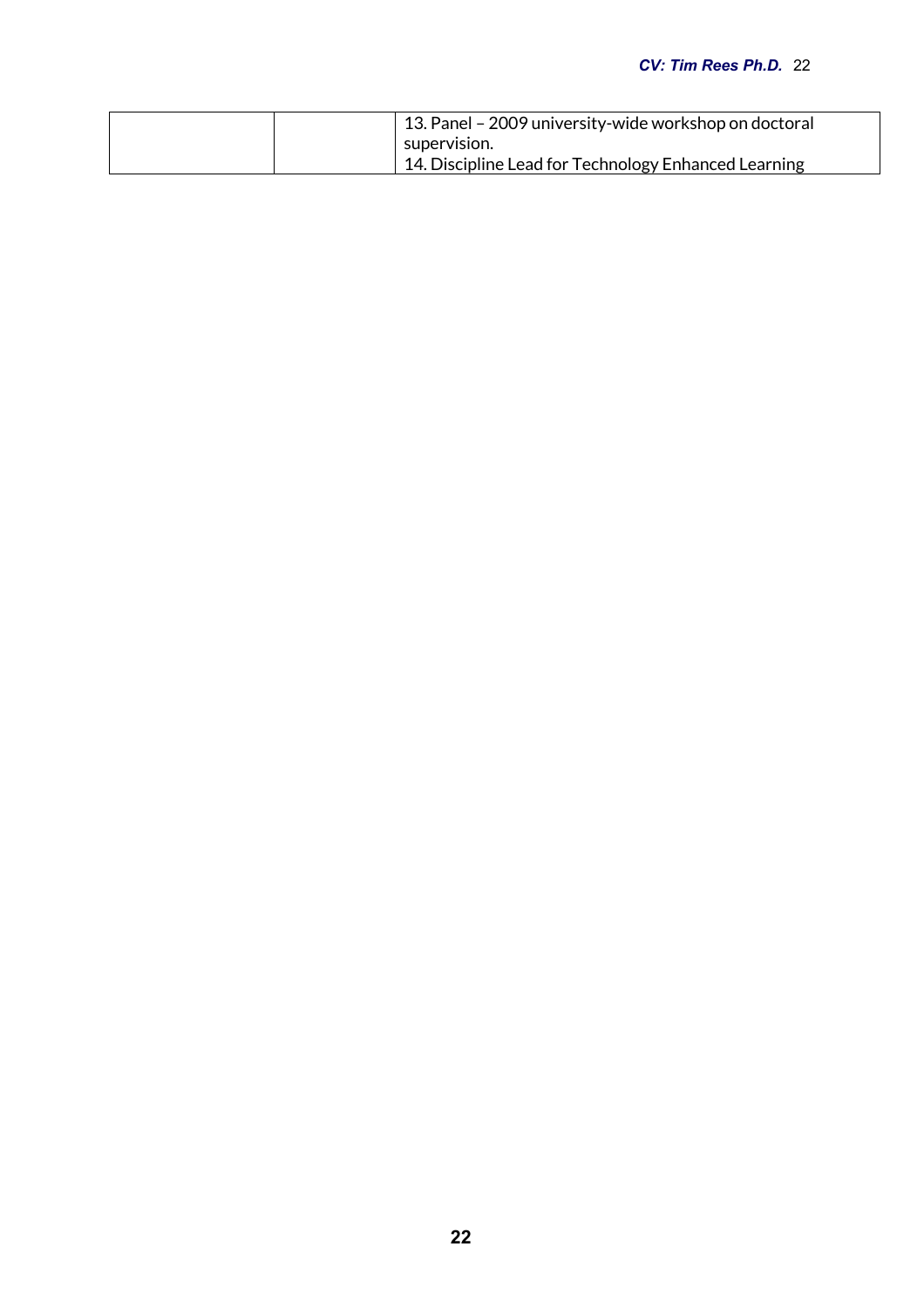# **CONSULTANCY**

In addition to my research and teaching profile, I have been actively engaged in the application of my work. I have been a British Association of Sport and Exercise Sciences Accredited Sport and Exercise Scientist since 1999, and in 2010 gained recognition with the British Psychological Society as a Chartered Psychologist. I am also a Fellow of the British Psychological Society, and have licenced accreditation to use the 16pf personality test, as well as the suite of personality and 360 instruments from ASSESS.

I have been appointed as a consultant psychologist to various individuals and teams, including:

- Motor racing (FIAWEC Pro Ford Chip Ganassi Driver; LMP2 Le Mans 2014 Winner; Formula Renault Graduate Cup champion).
- Equestrianism (UK U21 Dressage champion).
- High-board diving (UK number 1 ranked junior).
- Ice skating (British senior ice dance champions).
- Canoe slalom (British junior canoe slalom squad).

In addition to these external appointments I have offered my services to a number of University teams, such as rugby (BUSA winners, 2001), hockey (BUSA winners, 2007), golf (BUSA winners, 2004), and football (BUSA semi-finalists, 2002).

#### **Media**

My work has been represented in all major UK broadsheets and on national radio and television. For example, in 2011 my work on attributions was the feature of a full segment on BBC Radio 4's flagship psychology programme "All in the Mind". My 2013 work on performance spirals was the feature for US National Public Radio's "Only a Game", and the Canadian Broadcasting Corporation, plus Psychology Today and Huffington Post (among numerous online publications) have all detailed my research. All this work has also informed and changed practice across all UK Olympic Sports, as well as England Rugby, and the England and Wales Cricket Board.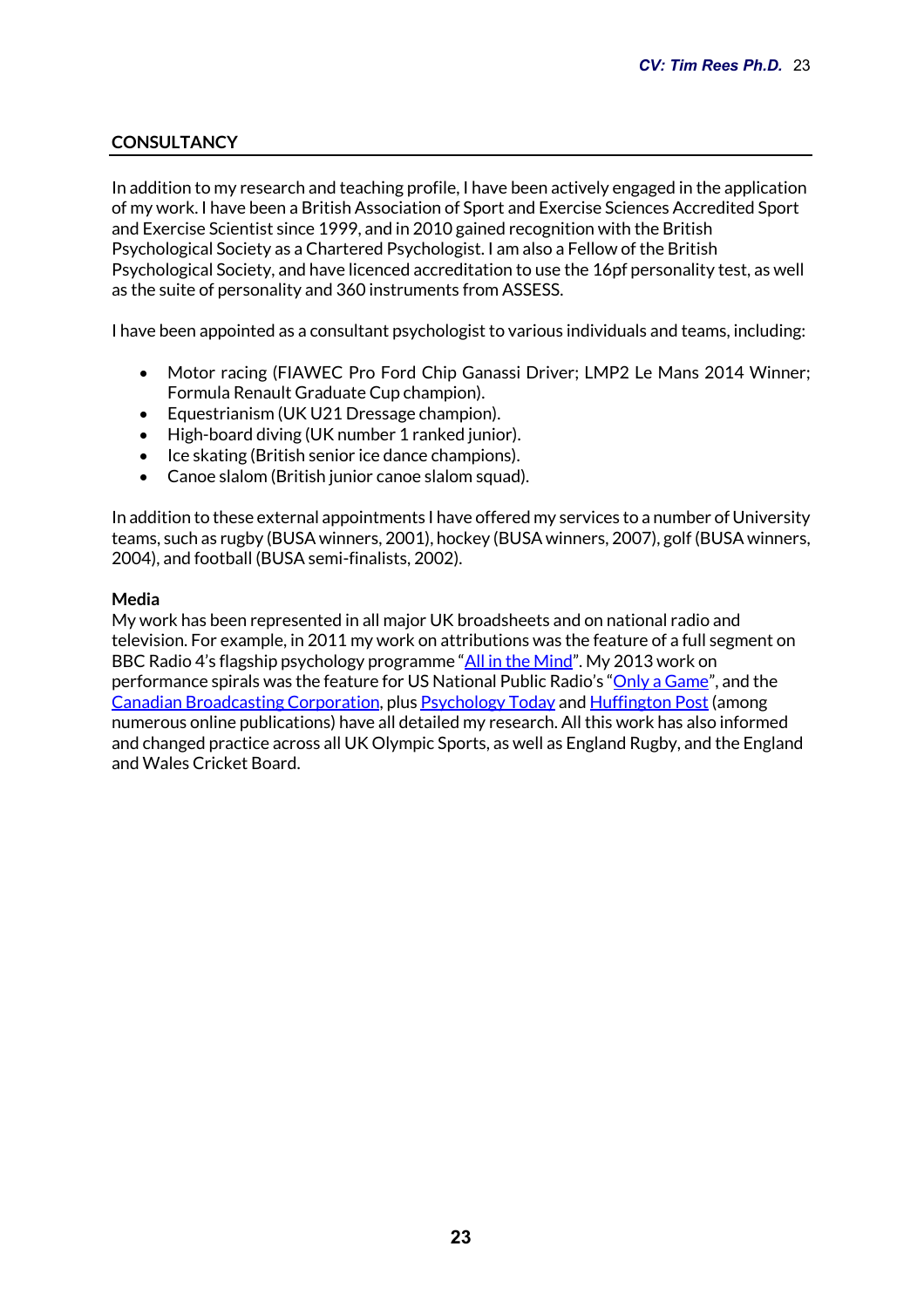## **PROFESSIONAL TRAINING SUPERVISION**

#### **Three Year BASES Supervised Experience and Accreditation System for Professional Training of Sport Psychologists**

- 1. **Paul Freeman**: I provided training supervision through three years of BASES Supervised Experience, leading to Paul's award of BASES accreditation.
- 2. **Peter Coffee**: I provided training supervision through three years of BASES Supervised Experience, leading to Peter's award of BASES accreditation.
- 3. **Tjerk Moll**: I provided training supervision through the BASES Supervised Experience scheme.
- 4. **Jodie Green**: I provided training supervision through the BASES Supervised Experience scheme.
- 5. **Francesca Gwynne**: I provided training supervision through the BASES Supervised Experience scheme.

## **NATIONAL COMMITTEE APPOINTMENTS**

1. 1996 to 2005: British Olympic Association - Psychology Advisory Group Invitee.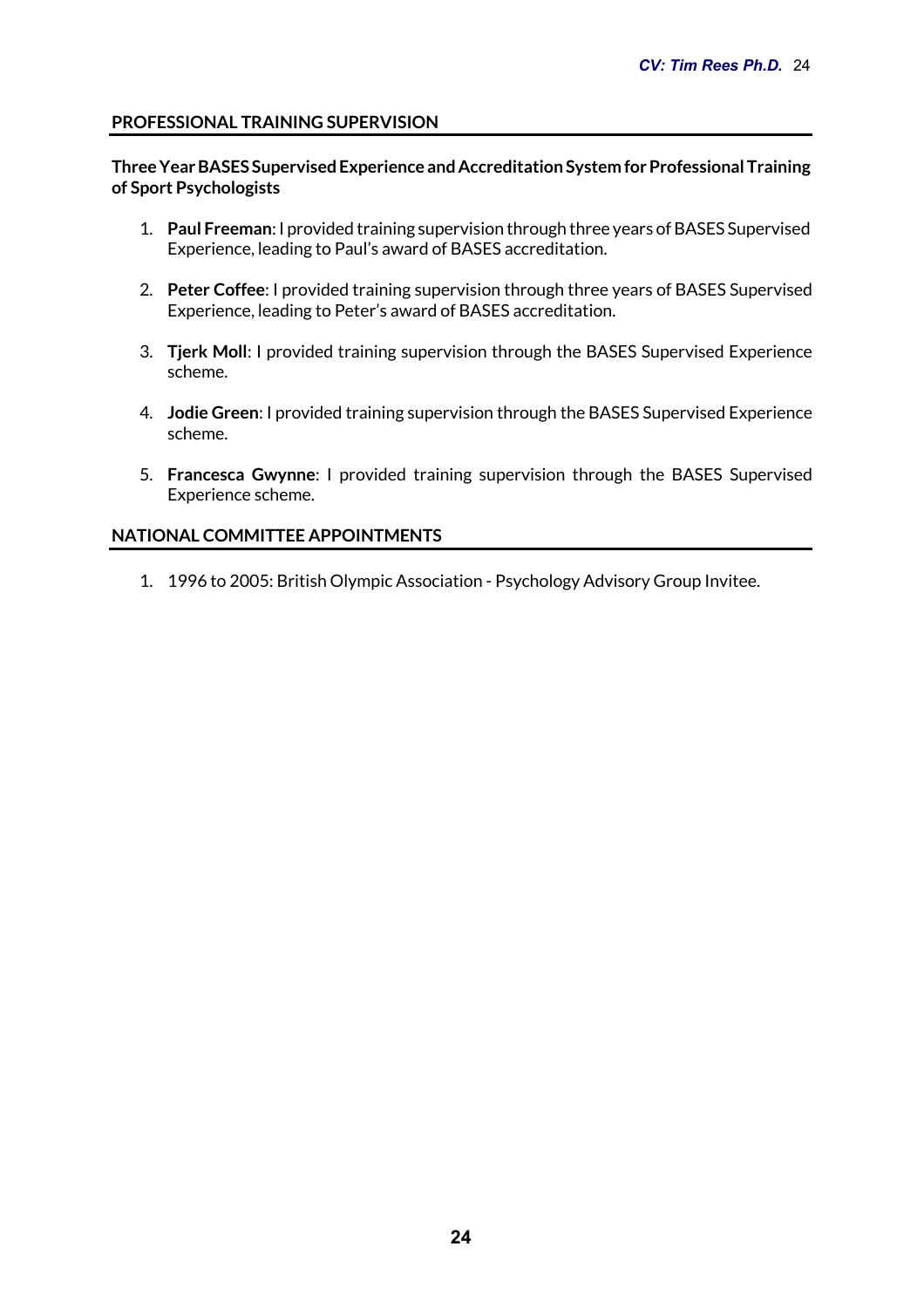# **REFEREED ABSTRACTS / CONFERENCE COMMUNICATIONS**

**Rees, T.** (July 2019). Multiple social identities, identity compatibility, and adjustment to program transitions in cricket academies. International Conference on Social identity in Sport, Stirling.

Stevens, M., **Rees, T.,** Coffee, P., Steffens, N. K., Haslam, S. A., Polman, R. (2019). Promoting physical activity participation through social identity leadership: Evidence from two empirical studies. Presented at the Society of Australasian Social Psychologists. Sydney, Australia.

Arnold, R., Edwards, T., & Rees, T. (2017). The direct and organisational stress moderating effects of perceived social support on athletic performance in elite sport. Presented at the British Association of Sport and Exercise Sciences Annual Conference, Nottingham.

Freeman, P., Fu, D., Madigan, D., & **Rees, T.** (2017). Coach, athlete, and relational influences on development athletes' attitudes, intentions, and willingness to dope. Presented at the British Association of Sport and Exercise Sciences Annual Conference, Nottingham.

Coussens, A., **Rees, T.**, & Freeman, P. (2015). Trait and social influences in the relationship between social support, self-confidence, and performance. Presented at the British Psychological Society Annual Conference, Liverpool.

Rees, T., Haslam, S. A., Salvatore, J., Coffee, P., Green, J., & Peters, K. (2014). *Social identity, group memberships, and performance in sport*. Presentation at the 2014 Conference of the European Association of Social Psychology, Amsterdam.

Salvatore, J., **& Rees, T.** (2012). Directly challenging stereotype validity: A successful intervention for athletes under threat. Presented at the 24<sup>th</sup> Annual Convention of the Association for Psychological Science, Chicago, IL, USA.

Gwynne, F., **Rees, T.**, & Freeman, P. (2012). Multivariate generalizability analysis of perceived support in the coach-athlete relationship. AAASP.

Coffee, P., & **Rees, T.** (2012). Resiliency in the face of adversity: Interactions of attributions upon self-efficacy and performance. Presented at the 2012 Annual Conference of The British Psychological Society, London, UK (BPS Book of Abstracts, p. 96).

Salvatore, J., **& Rees, T.** (2011). Directly challenging stereotype validity: A successful intervention for athletes under threat. Presentation at the 2011 European Association of Social Psychology Challenging Stereotypes Conference, Lisbon, Portugal.

Coffee, P., **Rees, T.**, & Haslam, S. A. (2009). Feedback affects performance when it is provided by an ingroup member. Presented at the 21st Annual Convention of the Association for Psychological Science, San Francisco, USA (APS Book of Abstracts, p. 195).

Freeman, P. & **Rees, T.** (2009). Perceived social support and self-confidence. Presented at the 21st Annual Convention of the Association for Psychological Science, San Francisco, USA (APS Book of Abstracts, p. 195).

Coffee, P., & **Rees, T.** (2008). A novel measure of attributions, and main and interactive effects of attributions upon self-efficacy and performance. Presented at the 13<sup>th</sup> Annual Congress of the European College of Sport Science, Estoril, Portugal (ECSS Book of Abstracts, pp. 71-72). \*\*\**ECSS Young Investigators' Award Winner 4th place.*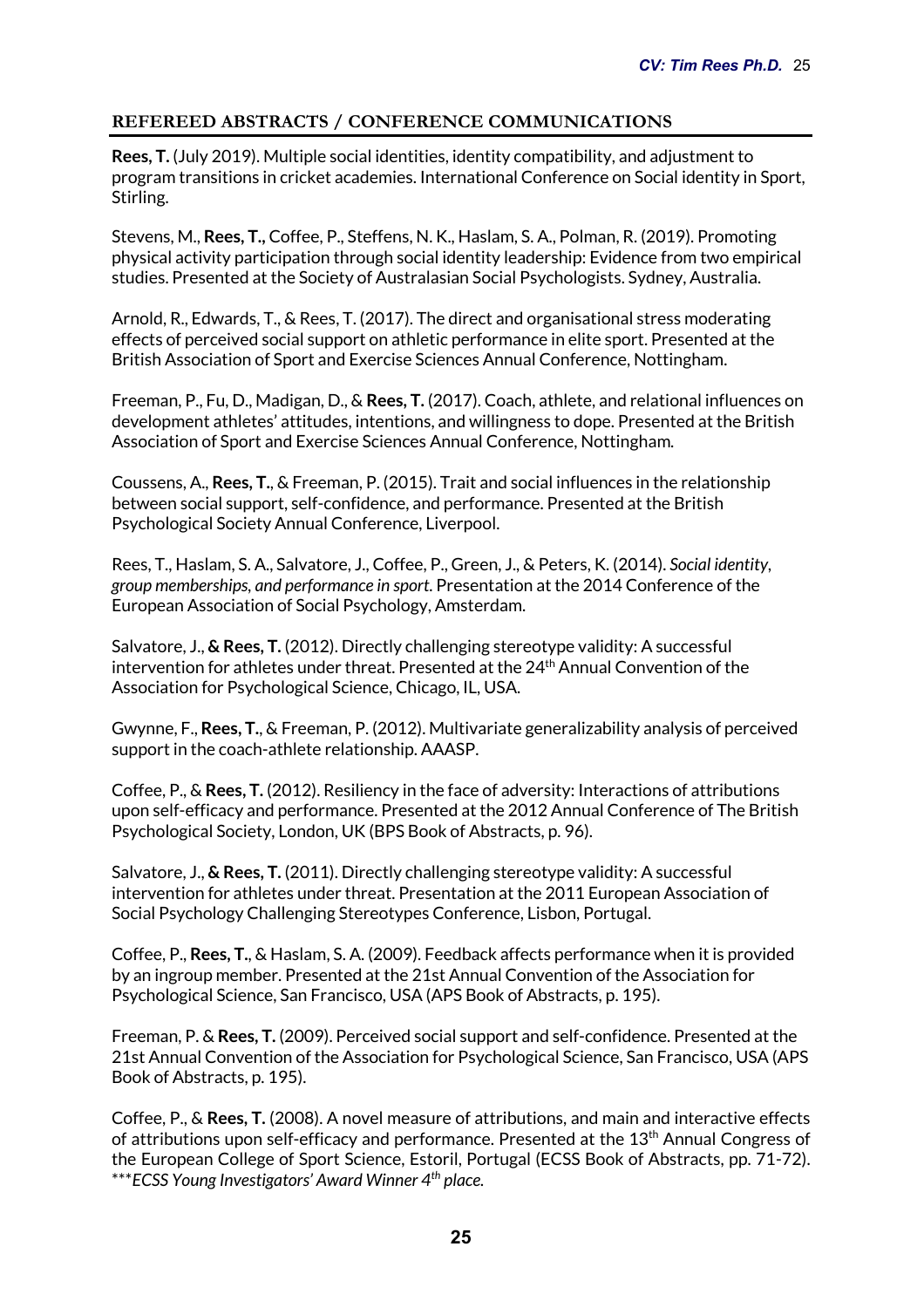Freeman, P., **Rees, T.**, & Hardy, L. (2008). An intervention to increase social support and improve performance. Presented at the 13th Annual Congress of the European College of Sport Science, Estoril, Portugal (ECSS Book of Abstracts, pp. 428-429).

**Rees, T.**, & Freeman, P. (2008). The effect of experimentally provided social support on golfputting performance. Presented at the 13<sup>th</sup> Annual Congress of the European College of Sport Science, Estoril, Portugal (ECSS Book of Abstracts, p. 662).

Coffee, P., & **Rees, T.** (2007). Main and interactive effects of attributions upon efficacy expectations following less successful performances.Presented at the 12<sup>th</sup> European Congress of Sport Psychology, Halkidiki, Greece (FEPSAC Book of Abstracts, p. 314-315).

Freeman, P., & **Rees, T.** (2007). Social support, the optimal matching model, and objective performance outcome in golf. Presented at the 12th European Congress of Sport Psychology, Halkidiki, Greece (FEPSAC Book of Abstracts, p. 268-269).

**Rees, T.**, & Freeman, P. (2007). The stress-buffering relationship of social support with golf performance, and the role of self-efficacy in mediating this relationship. Presented at the  $12<sup>th</sup>$ European Congress of Sport Psychology, Halkidiki, Greece (FEPSAC Book of Abstracts, p. 268).

Coffee, P., & **Rees, T.** (2006). Attributions across time: Controllability and generalisability attributions on efficacy expectations in sport. Presented at the Annual Congress of the European College of Sport Science, Lausanne, Switzerland. (ECSS Book of Abstracts. p. 162).

Freeman, P., & **Rees, T.** (2006). Perceived support, cognitive appraisal, and performance. Presented at the Annual Congress of the European College of Sport Science, Lausanne, Switzerland (ECSS Book of Abstracts. p. 235-236).

**Rees, T.**, & Freeman, P. (2006). The effects of perceived and received support on performance. Presented at the Annual Congress of the European College of Sport Science, Lausanne, Switzerland (ECSS Book of Abstracts. p. 380).

**Rees, T**., Coffee, P., & Hardy, L. (2005). *Importance of controllable attributions*. Presented at the Annual Conference of the Association for the Advancement of Applied Sport Psychology, Vancouver, Canada.

Evans, L., Mitchell, I., & **Rees, T**. (2005). *The temporal patterning of injured athletes' psychological responses*. Presented at the Annual Conference of the Association for the Advancement of Applied Sport Psychology, Vancouver, Canada.

Mitchell, I., **Rees, T**., & Evans, L. (2005). *The development of the Social Support Inventory for Injured Athletes*. Presented at the Annual Conference of the Association for the Advancement of Applied Sport Psychology, Vancouver, Canada.

Evans, L., Mitchell, I., & **Rees, T**. (2005). *The temporal pattern of athletes' psychological responses to injury*. Presented at the Annual Exercise Science and Sports Medicine Symposium, Cardiff, U.K.

Mitchell, I., **Rees, T**., & Evans, L. (2005). *The development of the Social Support Inventory for Injured Athletes*. Presented at the Annual Exercise Science and Sports Medicine Symposium, Cardiff, U.K.